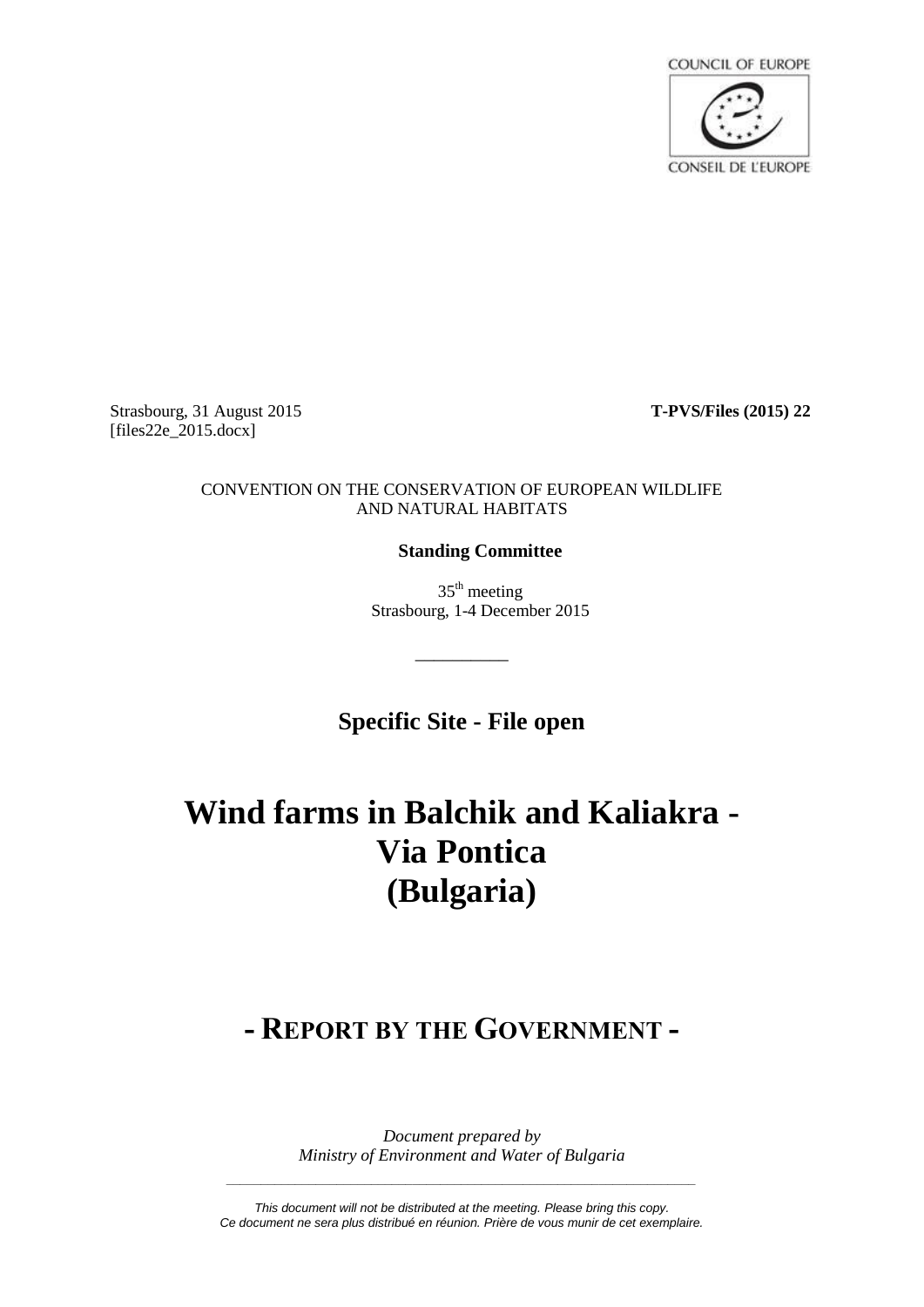#### **UPDATED INFORMATION**

## **on implementation of the Recommendation No. 130 (2007) of the Bern Convention Standing Committee on the Windfarms planned near Balchik and Kaliacra, and other wind farm developments on the Via Pontica route (Bulgaria)**

In connection with the application of Recommendation 130 (2007) of the Standing Committee of the Bern Convention regarding construction of Wind Farms in the region of Kaliacra, Bulgaria provides the following updated information about the progress reached thereinafter:

*1. review relevant decisions, at the local, regional and national level, concerning wind energy plants and ensure that new plants are not built in the region unless Environmental Impact Assessment (EIA) prove they do not have a substantial negative effect on the biological diversity protected under the Convention - EIA reports should be more precise and scientifically sound than those already presented and should formulate independent peer reviewed conclusions;*

For the period after the adoption of the Recommendation No. 130 (2007) to the Bern Convention Standing Committee, significantly improved the Environmental Impact Assessment (EIA) and Appropriate assessment (AA) Reports, thanks to the development of knowledge, methodology, capacity and corresponding policy in this area. During these years, Ministry of Environment and Water increase the quantity and quality of available information and also requirements to the scope, content and quality of the reports.

Were implemented several projects targeted at species and habitats of the Birds and Habitats Directives. The role of NGOs and scientific organisations to provide access to their information increase too.

It was considerably improved and methodological basis related to the preparation and evaluation of the EIA and AC Reports, and training of people involved in the proceedings (see paragraph 10 below).

The change in the legislation allowed to repeal several decisions for wind power generation building, and another in - to lose its legal effect. In practice this means that will be realised very few number of projects that have been granted (see paragraph 9 below).

Been put in place, the precautionary principle and the assessment of cumulative effects in the planning, authorisation and implementation of the projects. Appropriate assessment has become an integral part of the procedures preceding the issuing of the authorisation for the project.

Most important for reducing the impact of wind farms have introduced by National Action Plan for Renewable Sources Energy, prohibitions on the construction of such facilities in the most important for birds areas of the Natura 2000 network, as well as in neighboring areas, forming practically buffer zones around it.

## *2. fully reconsider the development of approved windfarms projects in the Balchik and Kaliacra region situated within or nearby sites designated as important bird areas and special areas of conservation;*

Since 2009, the Ministry of Environment and Water started reconsideration of already issued permissions for realisation of projects in Kaliacra Important Bird Areas

As the Standing Committee was informed, in 2012 of changes were made in the Biological Diversity Act (art. 31, paragraph 23, published in State Gazette 32/2012) and Environmental Protection Act (art 93, paragraph 7, published in State Gazette 53/2012) which establish the following:

 Appropriate assessment decision loses its validity if within 5 years after being issued the operator does not take steps to implement the project or the investment proposal or steps to have plan or the program approved.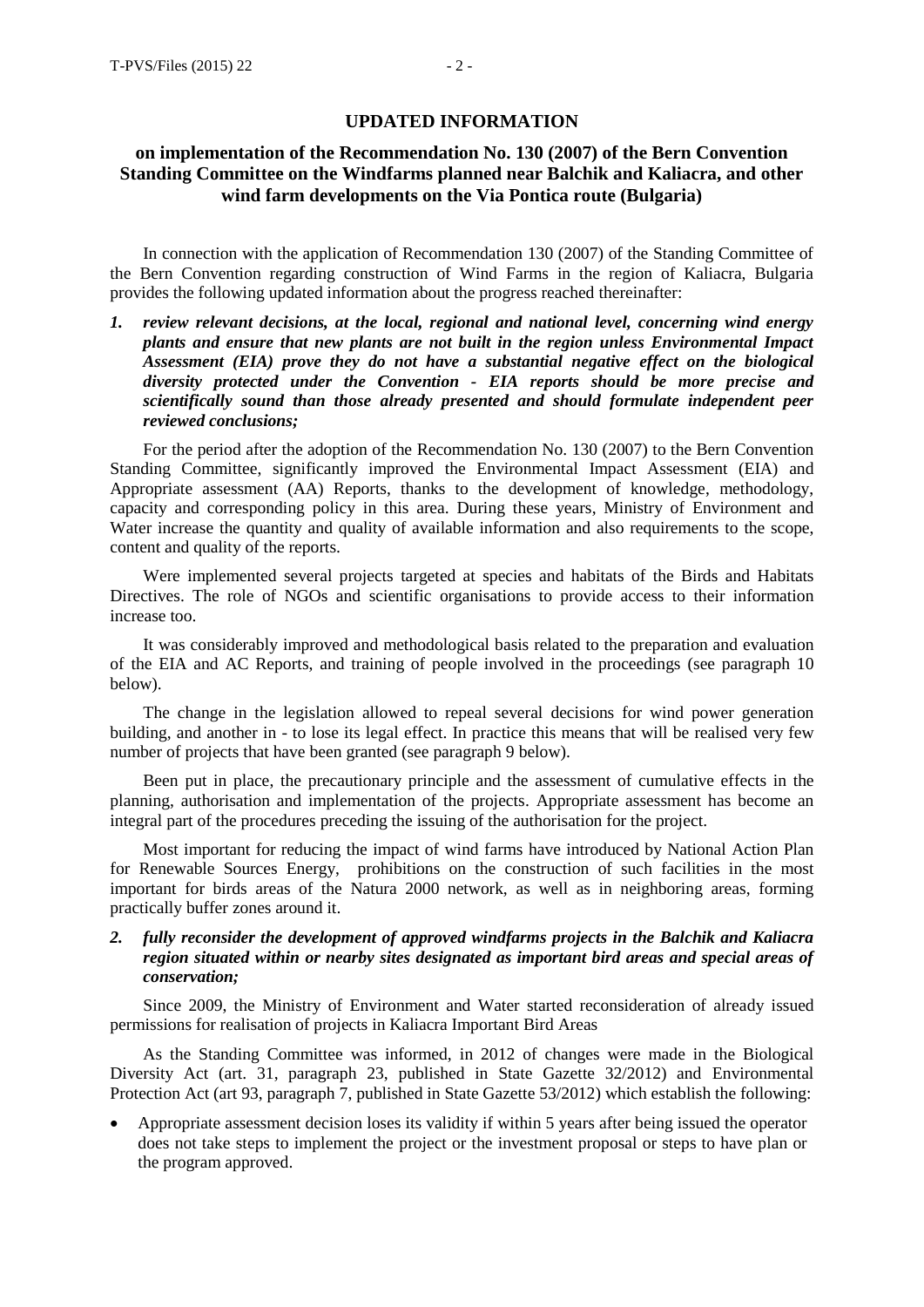Decisions that state that no EIA are required also lose their validity if within 5 years after being issued the operator does not take steps to implement the investment proposal.

According to Paragraph 12 a (2) of the Transient and final provisions of Environmental Protection Act, the above limit of validity is applied to all decisions issued in accordance with the national legislation.

A retroactive effect was given to the measure, thus covering the existing environmental permits. With the introduction of this measure more than 90% of the approved projects have been eliminated. With these two measures a certainty has been established that there will be no excessive construction in the region.

*3. investigate the possibility of relocating the windfarm projects already under construction as well as the single turbines (whose building is possible without EIA) in order to restore the integrity of sites to be considered as Natura 2000 sites, IBAs, or under other protection status;*

Since 2009, all wind generators, including single ones in Natura 2000 sites, have been subject to mandatory EIA / АА. In assessing they pay attention to the location of the individual turbines and where appropriate, their arrangement is changed, which is reflected in the EIA/AA decision.

*4. select alternative locations for future and not yet operating turbines based on appropriate data (including long-term monitoring of biodiversity) and assessments (e.g. using multicriteriaanalysis); key bird areas, potential SPAs, IBAs, intensive bird migration corridors and sites regularly used by large flocks of roosting species such as storks and wintering geese must be avoided from windfarm development;*

See paragraph 10.

#### *5. assess the impact of the current operating turbines*

General targeted monitoring of the impact of wind turbines on birds has not been made. Monitoring has been made by the operators of several large wind energy parks. Monitoring is carried out also in separate activities in two projects financed by EU funds. The data are interpreted by different experts differently and therefore, they will not be discussed herein.

Due to uncertain interpretations of the impact of wind farms on birds both in nationally and internationally level, we believe that the observations need to continue, and the results to be subject of depth discussion. However, it can be said that no evidence of high mortality and behavioral response of birds to a possible barrier effect.

## *6. conduct an Strategic Environmental Assessment (SEA) of Bulgaria's wind energy programme, taking into account possible conflicts of wind energy production within the most intensive bird movements areas, in particular along the Black Sea coast;*

#### *Bulgarian Energy Strategy by year 2020*

By Standpoint on Ecological Assessment № 3-2/2010, the Minister of environment and water has coordinated the **Bulgarian Energy Strategy by year 2020**

The condition of the protected areas is analysed in the document regarding the realised and/or in a process of coordination investment proposals, plans and projects for starting new energy resources (mainly Wind Parks). An increased concentration of such projects in the protected areas has been accounted for and the following measures have been proposed:

- $\triangleright$  complex measures, mitigating and decreasing the adverse impact on the natural habitats and habitats of species, including birds being object of protection in the corresponding sites;
- $\triangleright$  specific measures for the sites, taking into account the possible adverse impacts, originating from the character of the types of intentions;

A generalised conclusion is taken, that the application of the Energy Strategy under observing of the included recommendations and mitigating measures will not lead to significant extend of the adverse impact on the subject and the goals of conservation of the protected sites from Ecological Network NATURA 2000.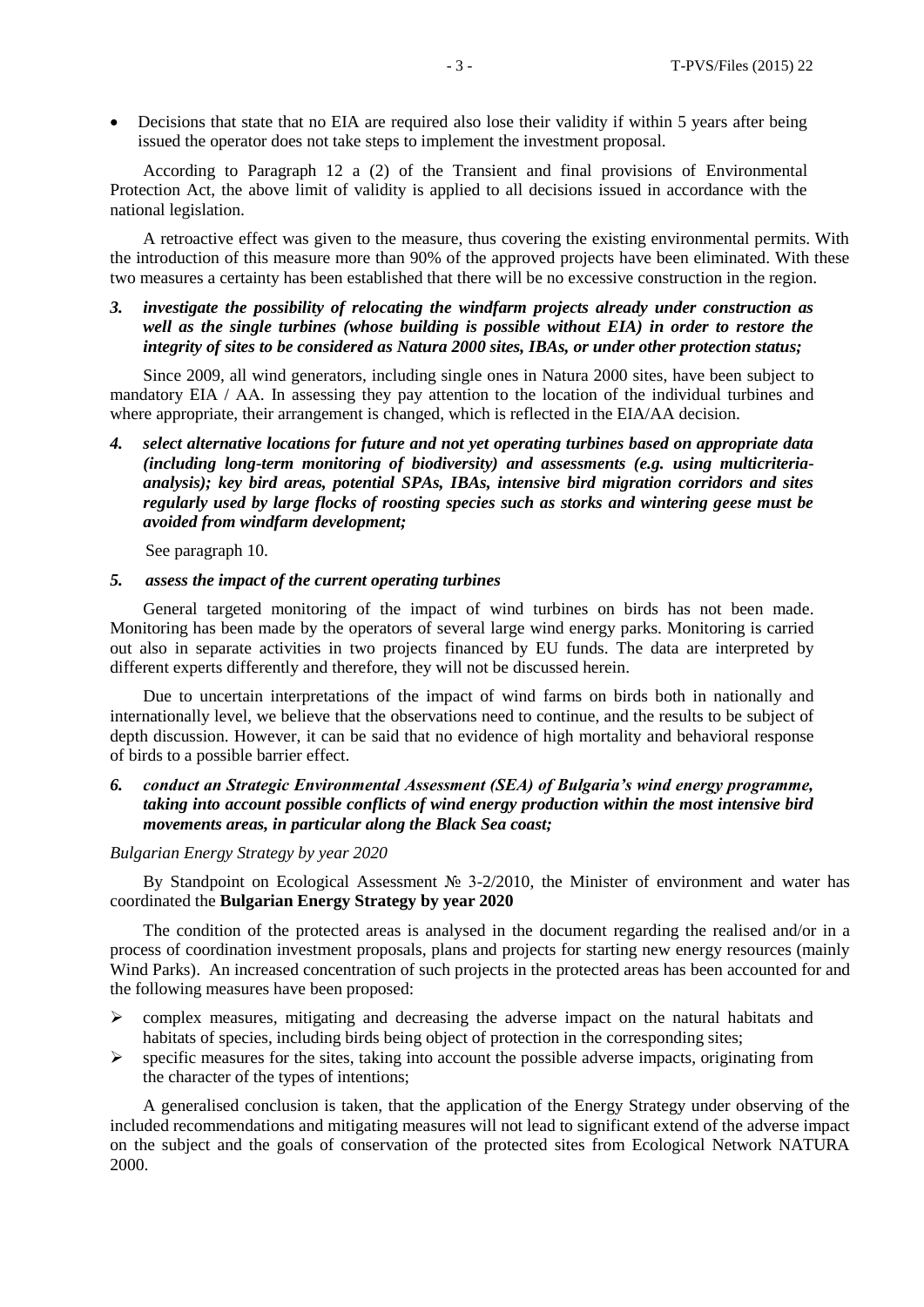#### *National Action Plan on Energy from the Renewable Energy Sources 2011-2020 (NAPERES 2011- 2020)*

On 9 January 2013, the Council of Ministers adopted the *National Action Plan on Energy from the Renewable Energy Sources 2011-2020.* The Action Plan reflects the measures and conditions contained in the Opinion №1-2/2012 on the Strategic Environmental Assessment which the Minister of Environment and Water coordinated the National plan, in order to eliminate, reduce and as fully as possible offset any significant adverse effects of its implementation on Natura 2000 sites. In particular these are circumstances and bans, for the duration of the plan, on holding new coordination procedures under the Environmental Protection Act and Biological Diversity Act for wind generators located within the boundaries of Natura 2000 network as well as in designated areas outside the boundaries of Natura 2000 network in Dobruja Area**,** East Rhodopi Area and а distance of 2-6 km from some important for birds Natura 2000 sites (detailed information can be found in our report to the Bern Convention Standing Committee, September 2012).

Because for SEA opinion is allowed preliminary implementation that applies by its delivery - August 8, 2012, from that no approved wind generator projects in the areas covered of prohibitions listed in the SEA opinion.

#### *Zoning map for wing power generation capacity and Guidance for planning*

As part of the Mapping and Determination of the Conservation Status of the Habitats and Species (Phase 1) Project conducted by the Ministry of Environment and Water and financed by Environment Operational Program 2007-2013, a map was prepared that shows the zones of the country based on capacity to construct WPG. This project is part of separated position 7 -Determination and Minimisation of the Risks to the Wild Birds and is conducted by ECONECT venture part of which is The Bulgarian Society for Protection of Birds, 9 regions of the country have been determined to be suitable for construction of WPG based on the wing power generation capacity, the current state of the national power grid and the plans for its development until 2020, forecasts for electricity consumption, as well as evaluating different scenarios for limiting the construction of WPG.

Within the same project was developed also a guidance for planning taking into account the risk to birds. There is public access to the guidance on the internet site of the MОEW.

These documents are the good basis for the strategic planning of the territory of the region and assessing its carrying capacity order to protect the birds and their habitats.

## *7. establish a strict moratorium on further turbines and windfarm projects in the coastal areas of Bulgaria until EIA and SEA reports mentioned in paragraphs 1 and 6 are completed*

As the Standing Committee has been already informed during its session in November 2008, the Minister of environment and water has issued an Order RD – 855/21.11.2008 for preventive protection and prevention from the threat and/or extinguishing of conservation significant natural habitats and habitats of species subject of protection in NATURA 2000 site BG0000573 "Kompleks Kaliacra". It has been imposed by the existence of many plans, projects and investment proposals for construction on the territory of the area, which realisation could lead to significant adverse impact before issuing order for its declaration under Article 12, par. 6 of the Biodiversity Act.

The following prohibitions are imposed by the order: Change of the purpose and the manner of permanent use of lands, forests and water areas (in agricultural and forestry lands) excluding cases when the change is connected with construction of purification stations for draining water, stations for drinking water, constructions for waste treating, roads, stabilisation of landslides and other objects of technical infrastructure, or connected with plans, programs, projects and investment proposals, for which there is a started procedure under Chapter 6 of the. Environment Protection Act and/or article 31 of the Biodiversity act.

The prohibition applies to the whole NATURA 2000 site, including territories from the land-use of Balchik, village of Tjulenovo, municipality Shabla, village of Bojuretz, village of Bulgaevo, Kavarna, village of Kamen brjag, village of Sveti Nikola and village of Topola, municipality of Kavarna, region Dobrich, with total area of 441 282 643 dka, 39.561 of which are marine territories.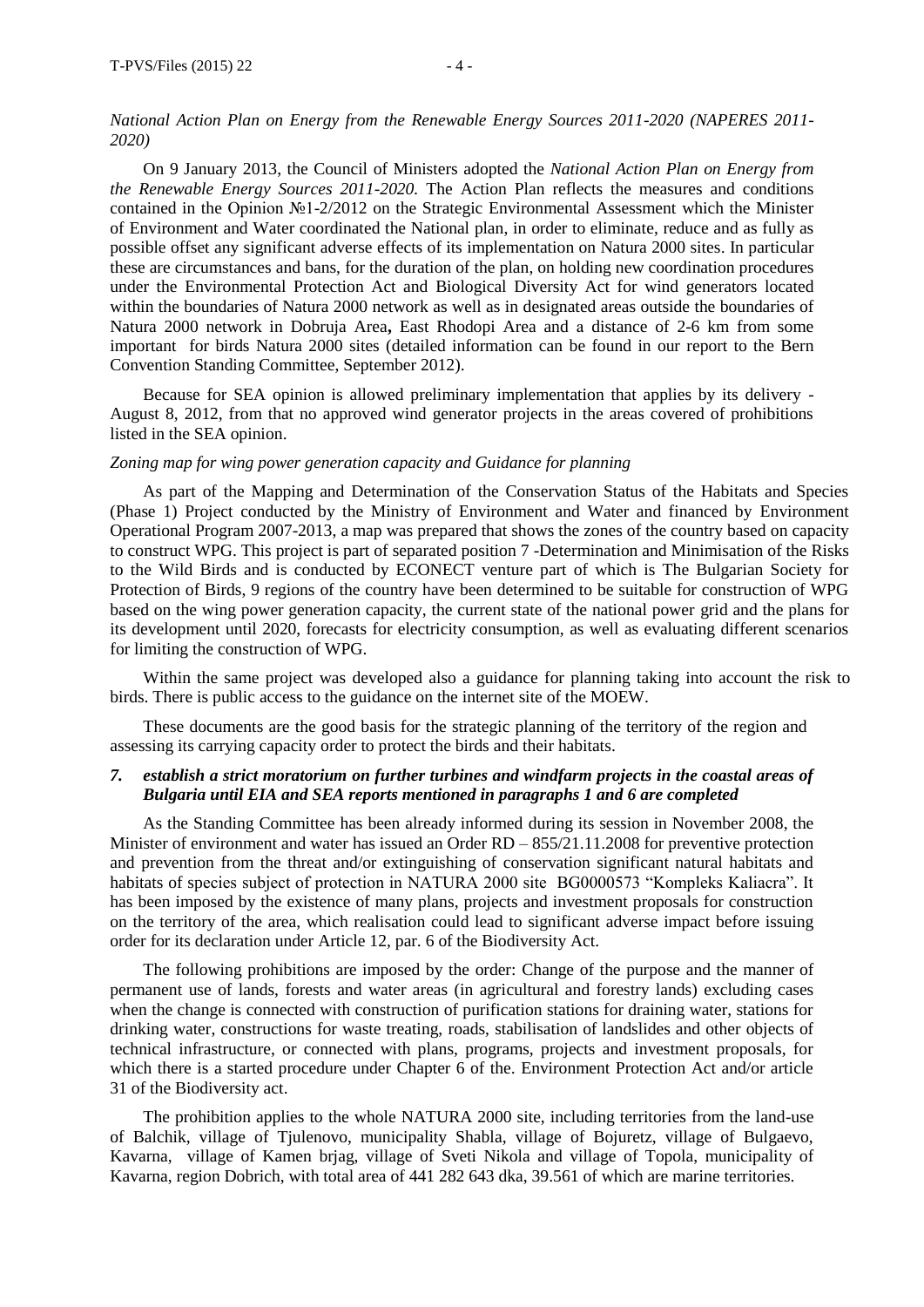The prohibitions had in force within one year or until the order of the Minister under article 12, par. 6 of the Biodiversity Act for declaration of NATURA 2000 site BG0000573 "Komplexe Kaliacra" under Habitat Directive is enforced, and it was extended the period for another one year.

Subsequently, in 2012, by the *National Action Plan on Energy from the Renewable Energy Sources 2011-2020* were introduced bans, for the period of duration of the plan, on holding new coordination procedures under the Environmental Protection Act and Biological Diversity Act for wind generators located within the boundaries of Natura 2000 network as well as in designated areas outside the boundaries of Natura 2000 network, including in Dobruja and other Areas around Black See (see paragraphs 3 and 10).

- *8. respect the need to focus on the avoidance of the impacts coming from outside having negative effects on areas of recognised conservation importance;*
- *9. take into account the following guidance to improve EIAs for future and not yet operating turbines, including in accordance with "Regulation about the conditions and the order for accomplishment of assessment for compatibility of plans, projects, programmes and investment intentions with the subject and the aims of the conservation of protected zones":*
	- *further research and monitor birds, bats, other fauna, vegetations and key landscapeecological structures and processes influencing biodiversity; to this end long-term monitoring of flora and fauna, review and validation of all data is required, included those from NGOs, institutes and independent scientists;*
	- *apply collision modelling of cumulative effects of several wind farms or turbines along intensive flyways, followed by the assessment of the suitability of localities using multicriteria-analysis methods;*
	- *- develop compulsory procedures to peer review the completeness and quality of biodiversity chapters of EIAs and their conclusions before continuing the administrative and legal processes;*

In the advice to the competent authorities for carrying out procedures for SEA and EIA, the Ministry of Environment and Water has requested that the reports take into account all the relevant points of the Recommendations 117(2005) и 130(2007) adopted by the Bern Convention Standing Committee and related to the long-term planning and the realisation of projects for utilisation of renewable energy sources, implementation of the *precaution principle,* conformity with the specific conditions of Bulgarian Black see coast and the concrete requirements for the protection of bird, bats and other faunistic species, as well as their habitats, considering the cumulative effect. For all submitted projects for construction of wind generators (regardless their number) in the region of Dobrudja, situated out of range of Natura 2000 sites, the competent institution also requires implementation of explicit EIA procedure (for detailed information – see paragraph 10 bellow).

- *10. develop guidelines for appropriate planning of the construction of windfarms and/or individual turbines, taking account of the following issues in order to integrate biodiversity conservation concerns:*
	- *initiate a broad debate on the precautionary principle regarding development projects in relation to sites with outstanding biodiversity values;*
	- *take measures for the removal of turbines in case of unacceptable bird collisions where no alternatives exist; this require the drafting of a set of mitigating and compensatory measures when biodiversity losses occur;*
	- *promote capacity building for specific and independent control of the ecological effects of turbines (in terms of experienced staff, equipment, legal base, cooperation with other institutions and NGOs, appropriate procedures, etc);*

*to consider and properly investigate the social impacts of windfarms on local population and on the loss of nature and scenery as a significant source of recreation and eco-tourism.*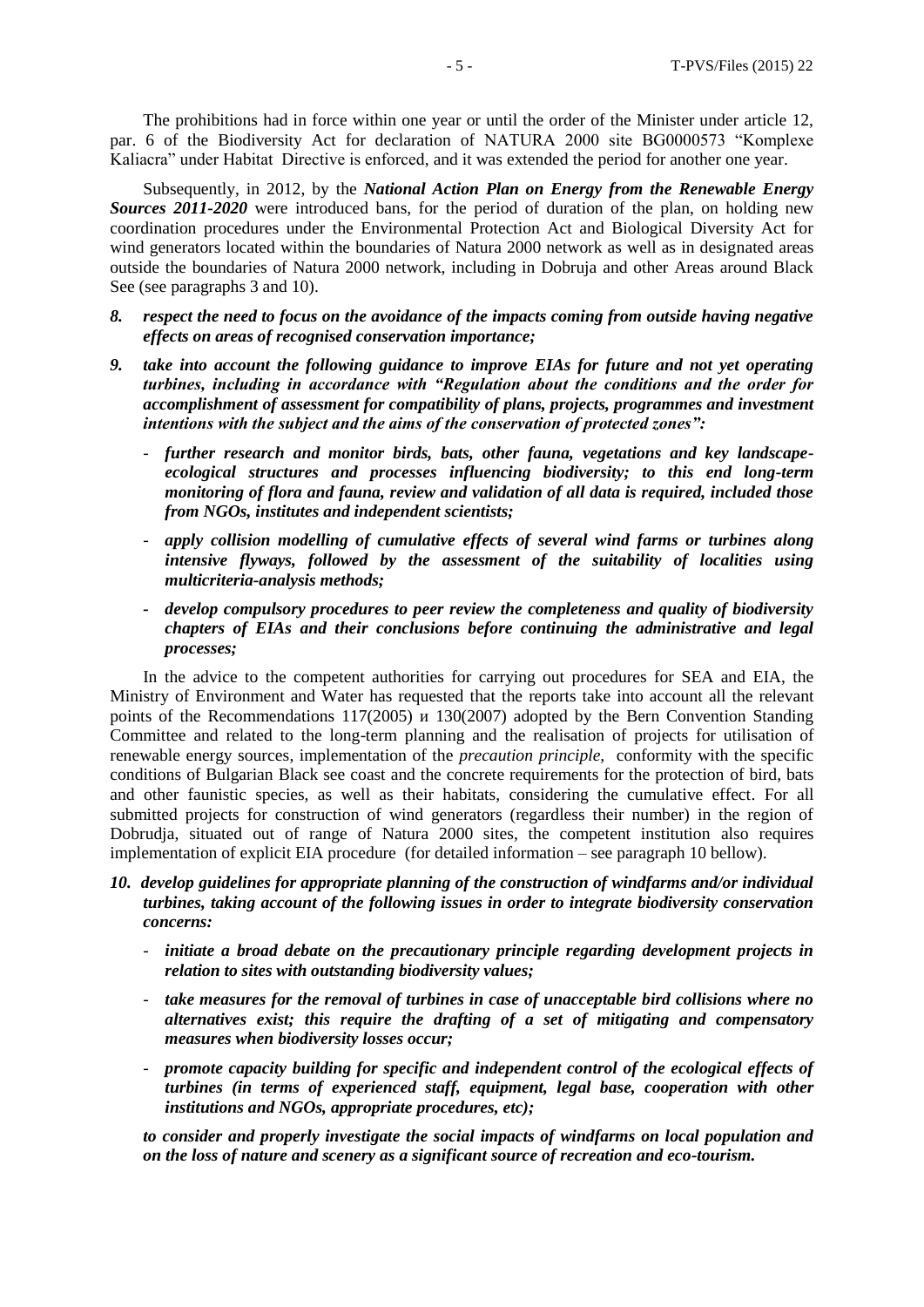#### *Methodological tools*

Since 2009 many **meetings** have been conducted with investors on expert level in connection with the specification of the assessment scope, the type and the detaility of the map materials, representing the identified "red zones or hot spot zones" as well as regarding the concrete recommendations on the future project planning for power generation by using Renewable Energy Sources in the territories concerned, done by the independent experts, responsible for the elaboration of the reports.

As a result a decision has been made and instructions have been elaborated for practical implementation of the environmental legislation concerning the intentions for wind farms construction. They have been sent to all regional structures of the Ministry of Environment and Water strictly to demand from all investors in their submitted documents for assessment the necessity of EIA to have done precise analysis of the cumulative impact from all existing, approved or in process of approval plans, programs and projects/investment proposals. Also it has been instructed not to allow coordination of projects having completed or approved construction projects, without profound and adequate EIA and effective assessment of the cumulative effect regardless if they are situated in the boundaries of protected areas or they are outside them.

The Ministry of Environment and Water has developed **methodic instructions** for assessment the extent of impact of investment proposals for construction of wind generators in NATURA 2000 sites. The methodic instructions is coordinated with the NGOs and are in compatibility with legislative requirements, and also the Instruction Manual of the EC has been also taken into account which help experts in performing their assessments and in determination of the EIA and Assessment of compatibility procedures.

In 2013 within the MOEW project Mapping and identifying the favorable conservation status of habitats and birds, Phase I a Guide on wind farms development with respect of risk on birds was elaborated.

In 2014 within the project LIFE 09NAT/HU/000384 Protection of Saker Falcon *(Falco cherrug)* in northeastern Bulgaria, Romania and Slovakia of BSPB Bulgaria were prepared and issued a Guidelines for evaluation of plans for wind farms building. The project aims to support the implementation of best practices in conservation of the Saker Falcon and to reduce the risk of mortality for the species caused by humans. [http://sakerlife2.mme.hu/sites/default/files/SakerLIFE\\_windfarmGuide\\_BG\\_online.pdf](http://sakerlife2.mme.hu/sites/default/files/SakerLIFE_windfarmGuide_BG_online.pdf)

All documents - the European Manuals for performance the assessment under Article 6 (3 and 4) of the Habitat Directive, the manual for EIA performance, the Recommendations of the Bern Convention Standing Committee, the Methodic for assessment of the impact on the bats, the Guide on wind farms development and birds, etc. – have been published in the web site of MOEW:

## <http://www.moew.government.bg/?show=top&cid=153> .

#### *New facilities for birds and Natura 2000 protection*

In 2013 was completed two years **project for Mapping and Identifying of the Favorable conservation status of habitats and birds**, financed by Environmental Operational Programme and implemented by BSPB-Bulgaria. The project objective is to minimise the risk for the wild birds by identifying the delineations of the main migratory routs and the most important sites for them in order to ensure their conservation and to minimise the risk caused by realisation of new investment proposals and projects in these territories. The outputs of the project are developing of: methodology for monitoring of birds for Environmental Executive Agency; guidance for conservation of the wild birds during the wind farms development in Bulgaria; system for early warning which will regulate the works of the wind turbines; a map and GIS model with the territories at high risk for birds caused by wind farms development. By the project 9 regions of the country have been determined to be suitable for construction of WPG based on the wing power generation capacity, the current state of the national power grid and the plans for its development until 2020, forecasts for electricity consumption, as well as evaluating different scenarios for limiting the construction of WPG. Two of those regions are within Dobrudja region (*Shabla* and *Dobrudja*).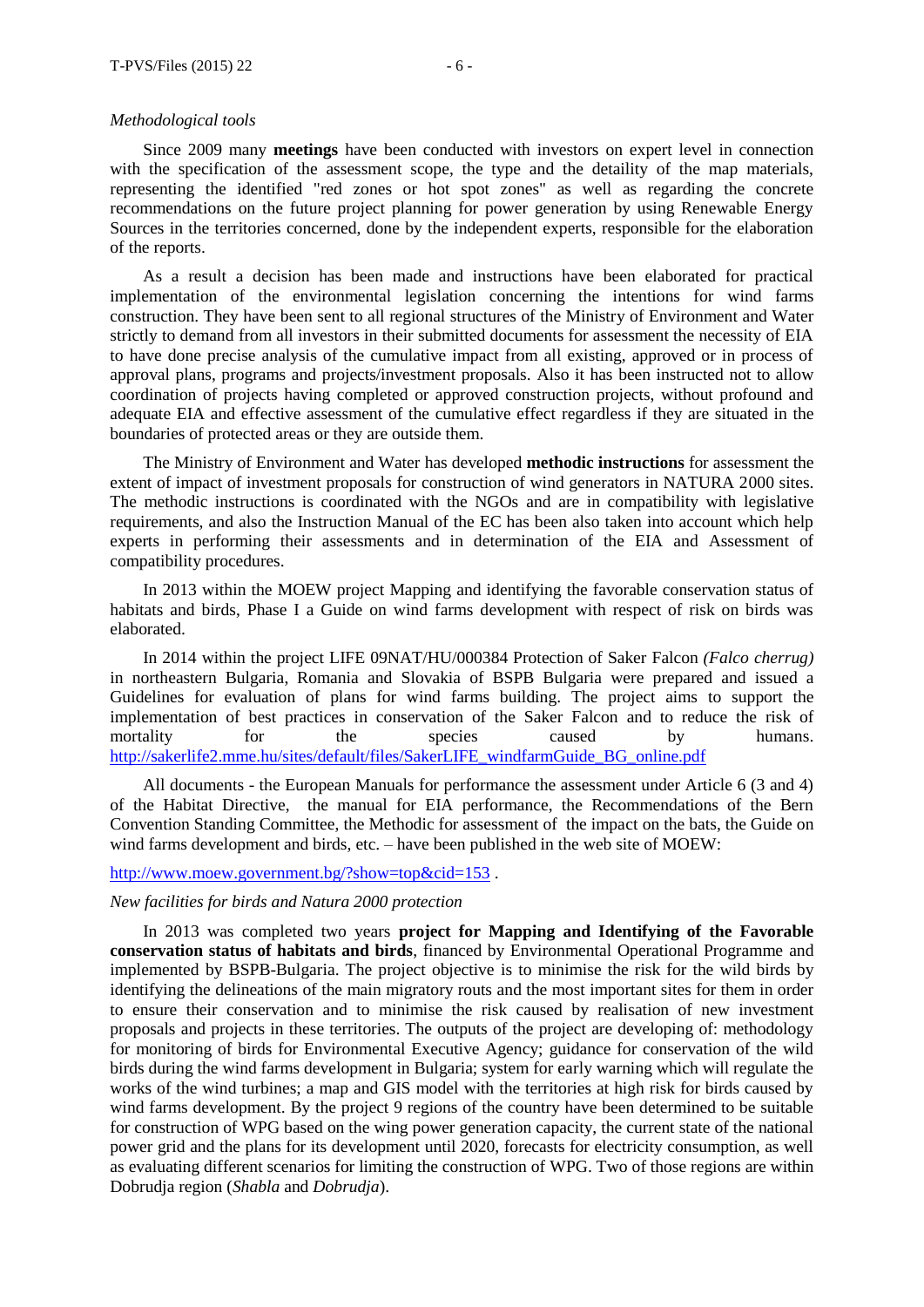**Another project financed by Operation Environment Programme 2007-2013 ends too for Development and introduction of information system for the NATURA 2000 ecological network.**  The project aims the building of united information system for the necessities of the management of the protected areas, which will unify spatial and non-spatial data acquired from different sources and it will assure simple access through Internet from the side if institutions, related to the management of the protected areas. The development of this system will facilitate the actualisation of the available data for the protected areas, the acquiring of information and carrying out analysis, which will considerably improve the coordination between the single administrative bodies having attitude toward the management of the protected areas and it will limit the possibility for decision making as a result of insufficient communication. A public register with data for performing procedures on assessment for compatibility of the plans, programs, projects and the investment proposals with the scope and the aims of conservation of the NATURA 2000 sites is a part of the information system.

The assurance of connection network between the register and the spatial data for the plans, programs, projects and the investment proposals on the one hand will facilitate the competent authorities and the experts dealing with assessment for compatibility in their assessment of the cumulative impacts from the realisation of the plans, programs, projects and the investment proposals on the topic and the aims of the protected areas conservation, and on the other hand it will improve considerably the administrative control. Thus, the project as a whole will contribute for optimisation of the management of the network of protected areas and it will facilitate the protection of the areas, which in its turn will contribute for diminishing the biodiversity in the country.

#### *Ban on the construction of wind power generators in NATURA 2000 sites*

In 26 of the Natura 2000 sites designated under the Birds Directive establishes a ban on the construction of wind power generators as follows: BG0000156, BG0000270, BG0002003, BG0002021, BG0002026, BG0002041, BG0002043, BG0002050, BG0002051, BG0002053, BG0002059, BG0002066, BG0002072, BG0002076, BG0002077, BG0002098, BG0002109, BG0002113, BG0000191, BG0000271, BG0002002, BG0002044, BG0002060, BG0002061, BG0002060, BG0002097.

## *Мeasures derived from the National Action Plan on Energy from the Renewable Energy Sources 2011-2020.*

In order to prevent significant adverse effects (mortality, barrier effect, disturbance, loss of feeding grounds, driving away) on species which are to be protected in the NATURA 2000 sites, facilitate acquirement of favourable conservation status, to stop the loss of biological diversity, securing safe migration routes for the migratory birds (pelicans, storks, cranes, birds of prey and waterfowl), the **National Action Plan on Energy from the Renewable Energy Sources 2011-2020 (**NAPRES) introduces a ban to conduct new assessment procedures under the Environmental Protection Law and the Biological Diversity Law for WPG (only procedures already started will be completed) on the territory of:

1. Agricultural lands and forests within the boundaries of Natura 2000 network excluding projects for local autonomous power supply and projects on environmentally degraded terrains.

**2.** Agricultural lands and forests outside the boundaries of Natura 2000 network:

- in Dobruja Area (includes all municipalities in Dobrich district and municipalities Aksakovo, Alfatar, Silistra and Kainaria);
- in East Rhodopi Area (includes municipalities Krumovgrad, Momchilgrad, Ivajlovgrad, Majarovo, Ljubimec, Kyrjali, Stambolovo and Kirkovo)
- in municipalities Burgas, Pomorie, Kameno, Ajtos, Ruen, Sozopol i Primorsko;
- at least 6 kilometers away from the boundaries of Natura 2000 SPA: BG0002017, BG0002091, BG0002007, BG0002010, BG0002003, BG0002078, BG0002020, BG0002070, BG0000332, BG0002030, BG0002058, BG0002062, BG0000237, BG0000270, BG0002027, BG0000152, BG0002066, BG0002021, BG0000191, BG0002045, BG0002054, BG0002082, BG0002038, BG0000271, BG0002025, BG0000240 и BG0002108;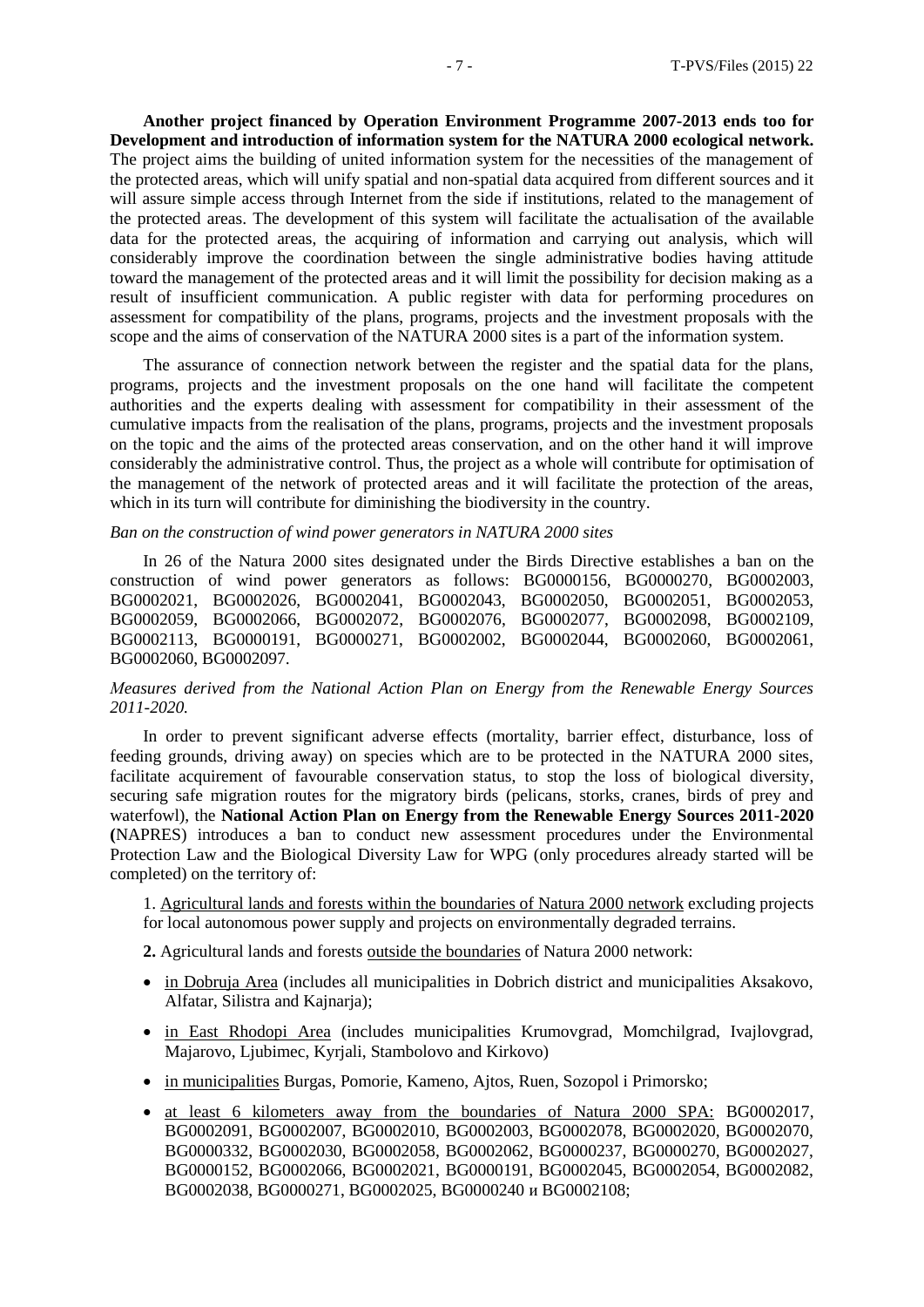at least 2 kilometers away from the boundaries of Natura 2000 SPA: BG0002046, BG0002015, BG0002086, BG0002067, BG0000242, BG0002009, BG0002023, BG0002028, BG0002008, BG0002096, BG0002094, BG0002095, BG0002104, BG0002018, BG0002024, BG0002110, BG0002006, BG000206, BG0002065, BG0002001, BG0002088, BG0002099, BG0002103, BG0002057, BG0002069, BG0002022 и BG0002081.

This restriction ensures that in the future no Renewable Energy projects will assessed or approved on the territory of the sites of NATURA 2000 and with a significant parameter around them, as well as within vulnerable areas outside NATURA 2000 ecological network. On the other side, Environmental Protection Law and Biological Diversity Law introduce five year limit of validity for Environmental Impact Assessments and Appropriate Assessments. Due to this limitation most projects that are cause for complains from the Bulgarian environmental protection community will not be executed.

In the period 01.07.2014-01.07.2015, the Director of the Varna Regional Inspectorate, as an authority on EIA, refused to allow the realisation of one wind park, located outside of Natura 2000 network and consists of 19 wind turbines (EIA Decision № VA-32014). Wind farm is located in lands of the villages Vidno and Neykovo, Kavarna Municipality. Reason for refusing is reporting of cumulative effect, barrier effect, location of the planned park near Natura 2000 sites BG 0000130 Kraymorska Dobrudzha and BG 0002115 Bilo, as well as data from the autumn migration in the region, which indicate active migration over the territory of the planned a wind park.

## *Institutional strengthening*

In recent years the Ministry has made efforts to strengthen the structures responsible for the establishment and management of the Natura 2000 network. Vastly are increased the number of employees, seminars and specialised training are conducted to enhance their capacity. Been implemented several major projects, including related with assessment of species and habitats conservation status and establishment of information system on NATURA 2000 in Bulgaria. In the process are involved as employees of the Ministry and the Regional Inspectorates of Environment and Water, as well as partners from other governmental administrations, scientific organisations and NGOs.

## **OTHER RELATED INFORMATION:**

In addition to the above, the Ministry of Environment and Water has taken action to ensure additional protection of species and habitats in the region of Dobrudzha, as follows:

#### **1. SPA BG0002051 Kaliacra was expanded in 2014**

In order to protect, maintain and restore the habitats of the target species in SPA BG0002051 Kaliacra with Council of Ministers Decision No 678 / 07.11.2013 (SG, No. 99/2013), the boundaries of the area have been expanded to the borders of Important Bird Area - Kaliacra. Territory, by which SPA Kaliacra has been expanded amounted to 5289.04 ha.

An order was issued by the Minister of Environment and Water, No 97/06.02.2014 (SG, No.15/2014), which describes the coordinate points defining the limits, regimes and the target species for conservation within the extended site.

Within the new area, a prohibitions set for SPA Kaliacra (before its expansion) are introduced, incl. ban on construction of wind generators and photovoltaic installations on agricultural land (except for projects that have a completed procedure under Chapter Sixth of the Environmental Protection Act and / or under Art. 31 of the Biodiversity Act) .

#### **2. Procedure for a declaration of new SPA in the region of Dobrudzha was completed**

Additional territory under the Bird Directive is determined, namely the SPA BG0002115 Bilo, with an area of 8620.06 ha. With the said in the previous point Council of Ministers Decision No 678 / 11.07.2013 (SG, No. 99/2013), the SPA BG0002115 Bilo is included in the Natura 2000 List of sites under the Birds Directive. An order has been issued by the Minister of Environment and Water, No 330/04.28.2014 (SG, br.41/2014), which describes the coordinate points defining the boundaries, regimes and target species for conservation in the area.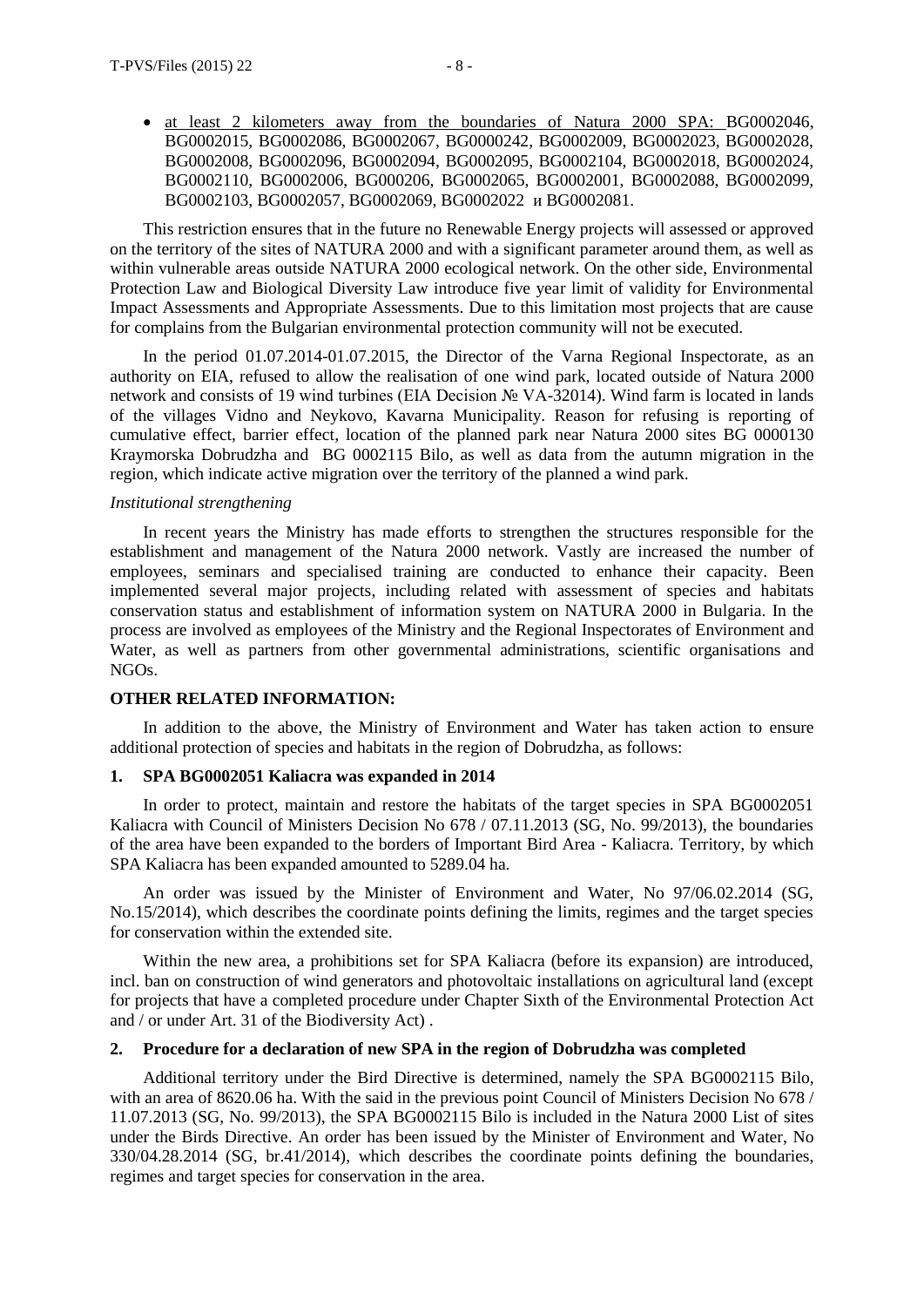Within the SPA, construction of wind generators, photovoltaic systems and accompanying infrastructure, outside the settlements is prohibited.

[http://natura2000.moew.government.bg/Home/ProtectedSite?code=BG0002115&siteType=BirdsDirec](http://natura2000.moew.government.bg/Home/ProtectedSite?code=BG0002115&siteType=BirdsDirective) [tive](http://natura2000.moew.government.bg/Home/ProtectedSite?code=BG0002115&siteType=BirdsDirective)

### **3. New areas of "steppe habitats" in Dobrudzha region have been included in the Sites of Community Importance**

Dated 7.03.2014, the National Biodiversity Council considered proposals prepared by the Bulgarian Academy of Sciences for increasing the area of SCI BG0000130 Kraymorska Dobrudzha and for supplementing the national list of Natura 2000 sites under Habitat Directive with new SCI BG000635 Devnenski halmove. The sites are located in the region of Dobrudzha and include "steppe habitats" - preserved areas of habitat 62S0 \* Ponto-Sarmatian steppes.

By Decision of the Council of Ministers No 223/24.04.2014 (SG No.37/2014), the area of SCI BG0000130 Kraymorska Dobrudzha is increased by 140.8 hectares, and the area of the new SCI Devnenski halmove is defined at 297.108 ha .

#### **4. An order was prepared for declaring of SCI Complex Kaliacra**

An order was prepared for declaring of SCI BG0000573 Complex Kaliacra - site under the Habitats Directive. Regimes in the site have been proposed by the experts from Bulgarian Academy of Sciences and they are consistent with the protection requirements of the target species and habitats in the site. They ensure protection of the natural habitat 62S0 \* Ponto-Sarmatian steppes and of target species for conservation in the site.

[http://natura2000.moew.government.bg/Home/ProtectedSite?code=BG0000573&siteType=HabitatDir](http://natura2000.moew.government.bg/Home/ProtectedSite?code=BG0000573&siteType=HabitatDirective) [ective](http://natura2000.moew.government.bg/Home/ProtectedSite?code=BG0000573&siteType=HabitatDirective)

## **5. Management Plan of Natura 2000 sites in Dobrudzha region**

Development of Integrated Management plan for the whole territory in the region of Kaliacra have been started by the Ministry of Environment and Water. It covers 3 Natura 2000 sites in the region of Dobrudzha (BG0000573 Complex Kaliacra, BG0002151 Kaliacra and BG0002097 Belite skali) and will contain the management activities needed for the protection of the species and habitats in the region as well as monitoring schemes. The plan will be ready for implementation in 2015.

The draft Management Plan includes an analysis of activities impacting on the targeted species and habitats. Data from published reports on the quantities of birds flying before the construction of wind farms, from 3-annual monitoring reports, and other relevant data.

In order to reduce the wind turbines impact on the birds, the main measures that are foreseen at the draft management plan are related to managing the risk of collision of migratory birds and the monitoring of the mortality of these species in the region of Kaliacra.

Various parameters of migration are evaluated, as species composition and number of migrants, their distribution on migration route, direction and height of migration, reported a barrier effect etc. In order to reduce the impact of wind turbines on birds, the main measures that are foreseen at the draft management plan are related to managing the risk of collision of migratory birds and to the monitoring of the mortality of these species.

Also, a detailed examination was made of the size, distribution and threats to wintering birds in Kaliacra region, particularly red-breasted goose. Attention is paid to the type of used resting and feeding areas, routes of migration, the possible effect of habitats fragmentation, the effect of exorcism, as well as to different kind of factors as hunting and anxiety associated with hunting, etc.

## **6. Communication between the Ministry of Environment and the European Commission on overcoming the existing problems**

The European Commission is regularly informed on overcoming the existing problems.

Communication is in connection with infringement procedure № 2007/4850 (launched in 2008, with the object of reducing the territory of the Natura 2000 SPA Kaliacra, to the Kaliacra IBA) and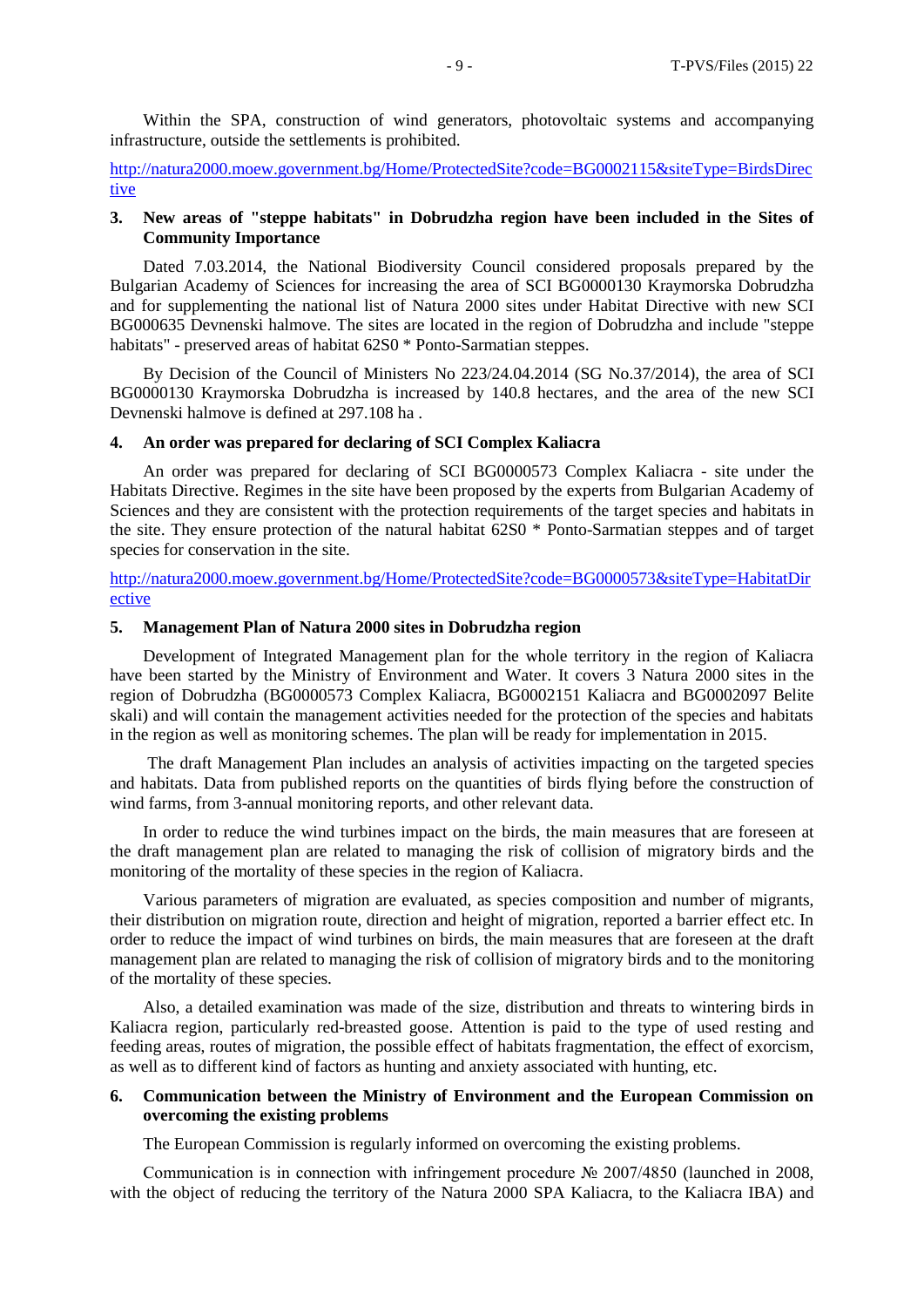infringement procedure № 2008/4260 (on the approval of many projects for wind turbines in the Kaliacra IBA without proper assessment of the cumulative effect). In 2011 both infringement procedures are combined into one, in June 2012 the Commission moved the infringement procedure to the next stage - reasoned opinion, and in September 2013 bring the case before the European Court of Justice.

In May 2015 the European Court in Luxembourg looks at the first session Kaliacra case brought by the Commission against Bulgaria. So far, the court has not taken a final decision in connection with charges brought.

August 2015 Prepared by: Rayna Hardalova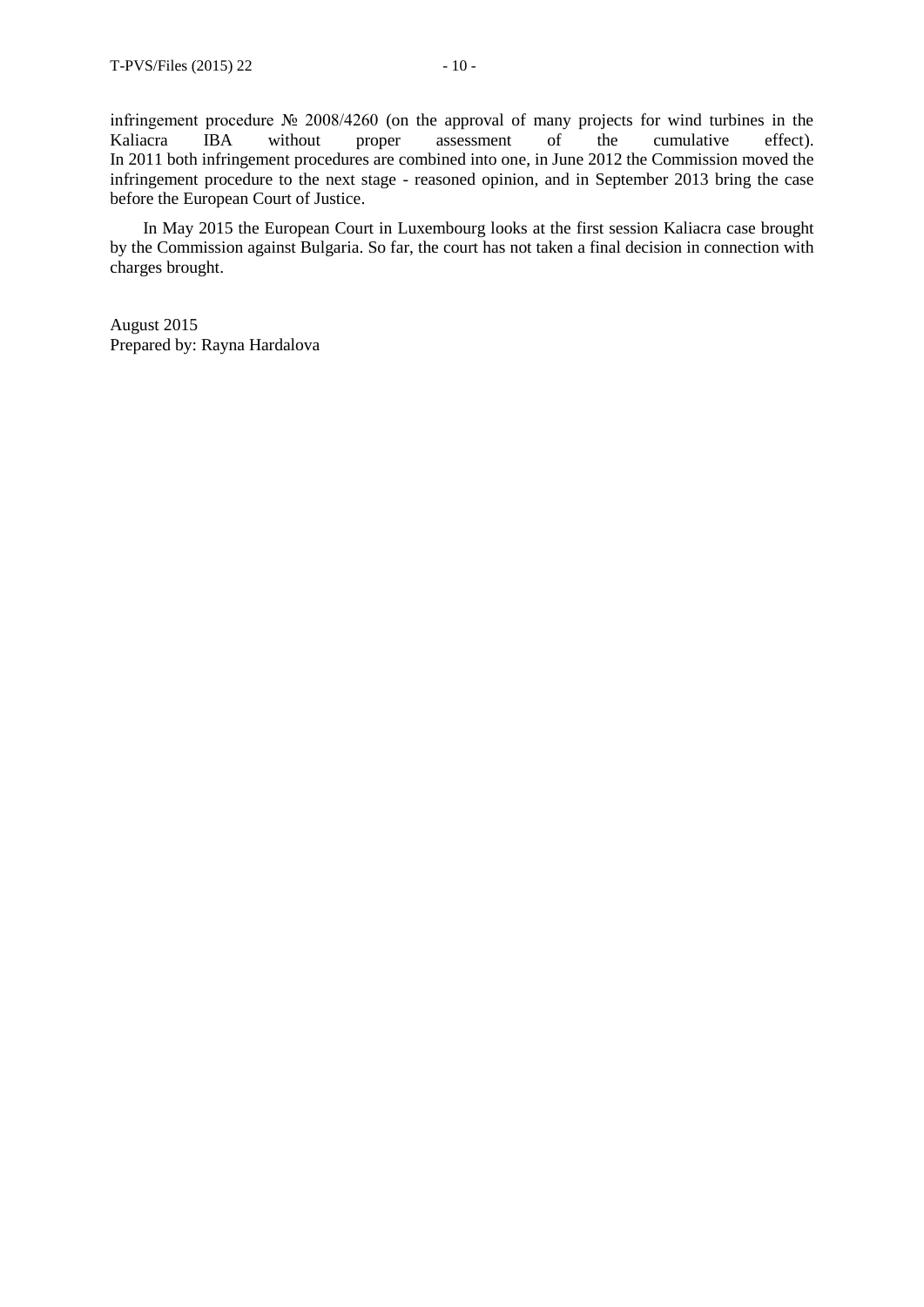## **UPDATED INFORMATION ON IMPLEMENTATION OF THE RECOMMENDATION NO. 130 (2007) OF THE BERN CONVENTION STANDING COMMITTEE ON THE WINDFARMS PLANNED NEAR BALCHIK AND KALIACRA, AND OTHER WIND FARM DEVELOPMENTS ON THE VIA PONTICA ROUTE (BULGARIA)**

In connection with the application of Recommendation 130 (2007) of the Standing Committee of the Bern Convention regarding construction of Wind Farms in the region of Kaliacra, Bulgaria provides the following updated information about the progress reached thereinafter:

*1. Review relevant decisions, at the local, regional and national level, concerning wind energy plants and ensure that new plants are not built in the region unless Environmental Impact Assessment (EIA) prove they do not have a substantial negative effect on the biological diversity protected under the Convention - EIA reports should be more precise and scientifically sound than those already presented and should formulate independent peer reviewed conclusions;*

For the period after the adoption of the Recommendation No. 130 (2007) to the Bern Convention Standing Committee, significantly improved the Environmental Impact Assessment (EIA) and Appropriate assessment (AA) Reports, thanks to the development of knowledge, methodology, capacity and corresponding policy in this area. During these years, Ministry of Environment and Water increase the quantity and quality of available information and also requirements to the scope, content and quality of the reports.

Were implemented several projects targeted at species and habitats of the Birds and Habitats Directives. The role of NGOs and scientific organisations to provide access to their information increased too.

It was considerably improved and methodological basis related to the preparation and evaluation of the EIA and AC Reports, and training of people involved in the proceedings (see paragraph 10 below).

The change in the legislation allowed to repeal several decisions for wind power generation building, and another in - to lose its legal effect. In practice this means that will be realised very few number of projects that have been granted (see paragraph 9 below).

Been put in place, the precautionary principle and the assessment of cumulative effects in the planning, authorisation and implementation of the projects. Appropriate assessment has become an integral part of the procedures preceding the issuing of the authorisation for the project.

Most important for reducing the impact of wind farms have introduced by National Action Plan for Renouvelable Sources Energy, prohibitions on the construction of such facilities in the most important for birds areas of the Natura 2000 network, as well as in neighboring areas, forming practically buffer zones around it.

## *2. Fully reconsider the development of approved windfarms projects in the Balchik and Kaliakra region situated within or nearby sites designated as important bird areas and special areas of conservation;*

Since 2009, the Ministry of Environment and Water started reconsideration of already issued permissions for realisation of projects in Kaliakra Important Bird Areas

As the Standing Committee was informed, in 2012 changes were made in the Biological Diversity Act (art. 31, paragraph 23, published in State Gazette 32/2012) and Environmental Protection Act (art 93, paragraph 7, published in State Gazette 53/2012) which establish the following:

 Appropriate assessment decision loses its validity if within 5 years after being issued the operator does not take steps to implement the project or the investment proposal or steps to have plan or the program approved.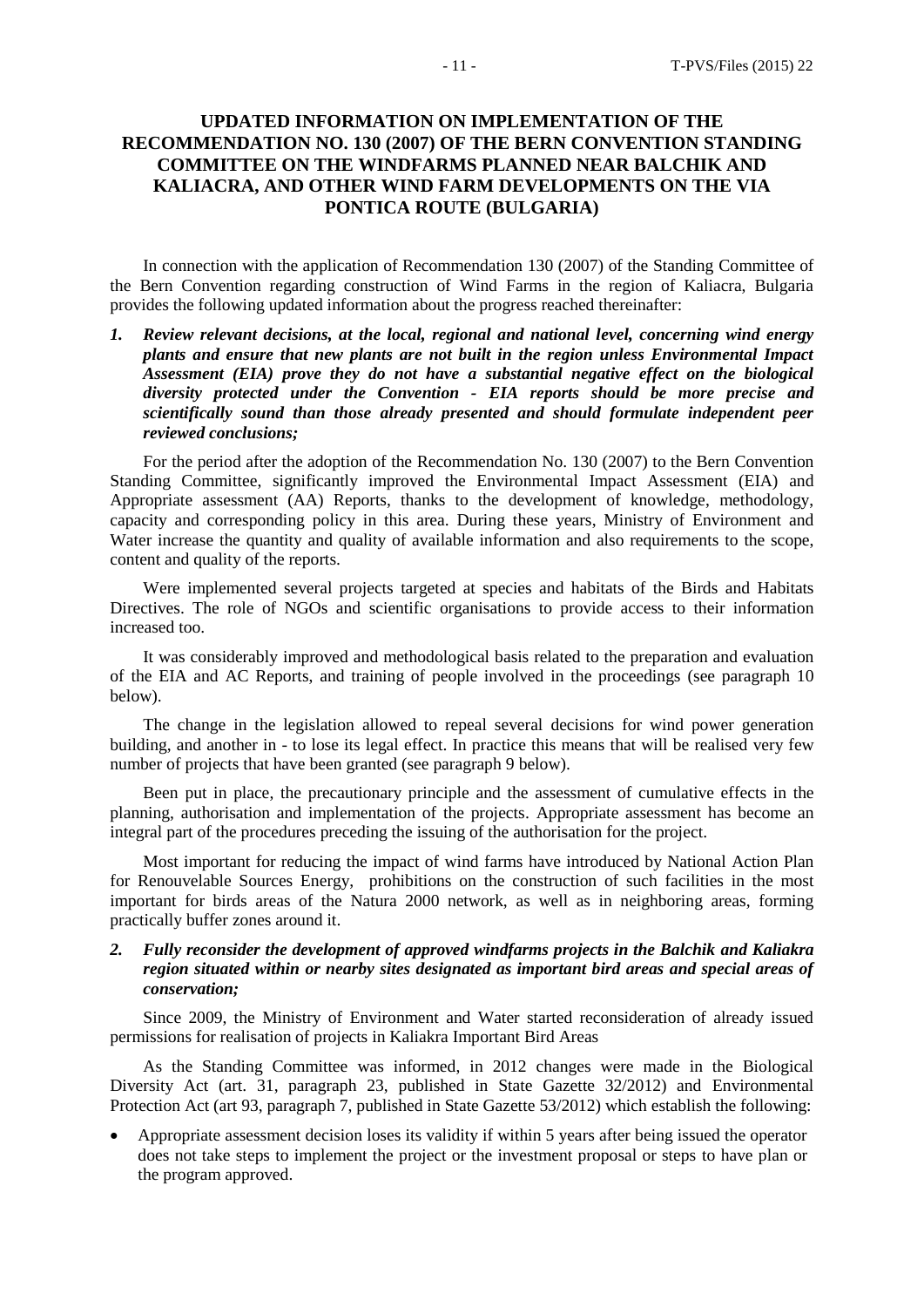Decisions that state that no EIA are required also lose their validity if within 5 years after being issued the operator does not take steps to implement the investment proposal.

According to Paragraph 12 a (2) of the Transient and final provisions of Environmental Protection Act, the above limit of validity is applied to all decisions issued in accordance with the national legislation.

A retroactive effect was given to the measure, thus covering the existing environmental permits. With the introduction of this measure more than 90% of the approved projects have been eliminated. With these two measures a certainty has been established that there will be no excessive construction in the region.

*3. Investigate the possibility of relocating the windfarm projects already under construction as well as the single turbines (whose building is possible without EIA) in order to restore the integrity of sites to be considered as Natura 2000 sites, IBAs, or under other protection status;*

Since 2009, all wind generators, including single ones in Natura 2000 sites, have been subject to mandatory EIA / АА. In assessing they pay attention to the location of the individual turbines and where appropriate, their arrangement is changed, which is reflected in the EIA/AA decision.

*4. Select alternative locations for future and not yet operating turbines based on appropriate data (including long-term monitoring of biodiversity) and assessments (e.g. using multicriteriaanalysis); key bird areas, potential SPAs, IBAs, intensive bird migration corridors and sites regularly used by large flocks of roosting species such as storks and wintering geese must be avoided from windfarm development;*

See paragraph 10.

#### *5. Assess the impact of the current operating turbines*

General targeted monitoring of the impact of wind turbines on birds has not been made. Monitoring has been made by the operators of several large wind energy parks. Monitoring is carried out also in separate activities in two projects financed by EU funds. The data are interpreted by different experts differently and therefore, they will not be discussed herein.

Due to uncertain interpretations of the impact of wind farms on birds both in nationally and internationally level, we believe that the observations need to continue, and the results to be subject of depth discussion. However, it can be said that no evidence of high mortality and behavioral response of birds to a possible barrier effect.

## *6. Conduct a Strategic Environmental Assessment (SEA) of Bulgaria's wind energy programme, taking into account possible conflicts of wind energy production within the most intensive bird movements areas, in particular along the Black Sea coast;*

#### *Bulgarian Energy Strategy by year 2020*

By Standpoint on Ecological Assessment № 3-2/2010, the Minister of environment and water has coordinated the **Bulgarian Energy Strategy by year 2020**

The condition of the protected areas is analysed in the document regarding the realised and/or in a process of coordination investment proposals, plans and projects for starting new energy resources (mainly Wind Parks). An increased concentration of such projects in the protected areas has been accounted for and the following measures have been proposed:

- $\triangleright$  complex measures, mitigating and decreasing the adverse impact on the natural habitats and habitats of species, including birds being object of protection in the corresponding sites;
- $\triangleright$  specific measures for the sites, taking into account the possible adverse impacts, originating from the character of the types of intentions;

A generalised conclusion is taken, that the application of the Energy Strategy under observing of the included recommendations and mitigating measures will not lead to significant extend of the adverse impact on the subject and the goals of conservation of the protected sites from Ecological Network NATURA 2000.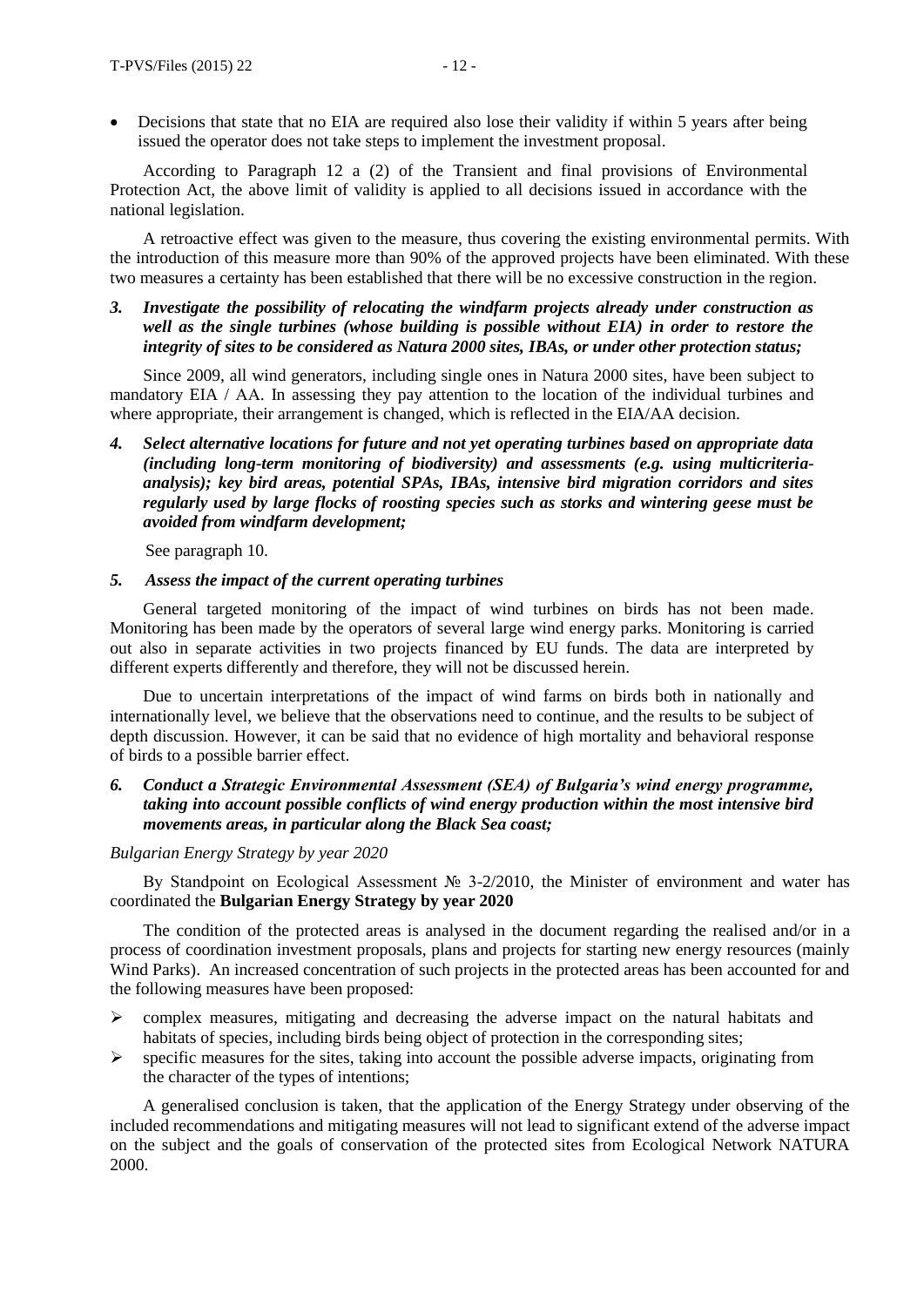## *National Action Plan on Energy from the Renewable Energy Sources 2011-2020 (NAPERES 2011- 2020)*

On 9 January 2013, the Council of Ministers adopted the *National Action Plan on Energy from the Renewable Energy Sources 2011-2020.* The Action Plan reflects the measures and conditions contained in the Opinion №1-2/2012 on the Strategic Environmental Assessment which the Minister of Environment and Water coordinated the National plan, in order to eliminate, reduce and as fully as possible offset any significant adverse effects of its implementation on Natura 2000 sites. In particular these are circumstances and bans, for the duration of the plan, on holding new coordination procedures under the Environmental Protection Act and Biological Diversity Act for wind generators located within the boundaries of Natura 2000 network as well as in designated areas outside the boundaries of Natura 2000 network in Dobruja Area**,** East Rhodopi Area and а distance of 2-6 km from some important for birds Natura 2000 sites (detailed information can be found in our report to the Bern Convention Standing Committee, September 2012).

Because for SEA opinion is allowed preliminary implementation that applies by its delivery - August 8, 2012, from that no approved wind generator projects in the areas covered of prohibitions listed in the SEA opinion.

#### *Zoning map for wing power generation capacity and Guidance for planning*

As part of the Mapping and Determination of the Conservation Status of the Habitats and Species (Phase 1) Project conducted by the Ministry of Environment and Water and financed by Environment Operational Program 2007-2013, a map was prepared that shows the zones of the country based on capacity to construct WPG. This project is part of separated position 7 -Determination and Minimisation of the Risks to the Wild Birds and is conducted by ECONECT venture part of which is The Bulgarian Society for Protection of Birds, 9 regions of the country have been determined to be suitable for construction of WPG based on the wing power generation capacity, the current state of the national power grid and the plans for its development until 2020, forecasts for electricity consumption, as well as evaluating different scenarios for limiting the construction of WPG.

Within the same project was developed also a guidance for planning taking into account the risk to birds. There is public access to the guidance on the internet site of the MОEW.

These documents are the good basis for the strategic planning of the territory of the region and assessing its carrying capacity order to protect the birds and their habitats.

## *7. Establish a strict moratorium on further turbines and windfarm projects in the coastal areas of Bulgaria until EIA and SEA reports mentioned in paragraphs 1 and 6 are completed*

As the Standing Committee has been already informed during its session in November 2008, the Minister of environment and water has issued an Order RD – 855/21.11.2008 for preventive protection and prevention from the threat and/or extinguishing of conservation significant natural habitats and habitats of species subject of protection in NATURA 2000 site BG0000573 "Kompleks Kaliakra". It has been imposed by the existence of many plans, projects and investment proposals for construction on the territory of the area, which realisation could lead to significant adverse impact before issuing order for its declaration under Article 12, par. 6 of the Biodiversity Act.

The following prohibitions are imposed by the order: Change of the purpose and the manner of permanent use of lands, forests and water areas (in agricultural and forestry lands) excluding cases when the change is connected with construction of purification stations for draining water, stations for drinking water, constructions for waste treating, roads, stabilisation of landslides and other objects of technical infrastructure, or connected with plans, programs, projects and investment proposals, for which there is a started procedure under Chapter 6 of the. Environment Protection Act and/or article 31 of the Biodiversity act.

The prohibition applies to the whole NATURA 2000 site, including territories from the land-use of Balchik, village of Tjulenovo, municipality Shabla, village of Bojuretz, village of Bulgaevo, Kavarna, village of Kamen brjag, village of Sveti Nikola and village of Topola, municipality of Kavarna, region Dobrich, with total area of 441 282 643 dka, 39.561 of which are marine territories.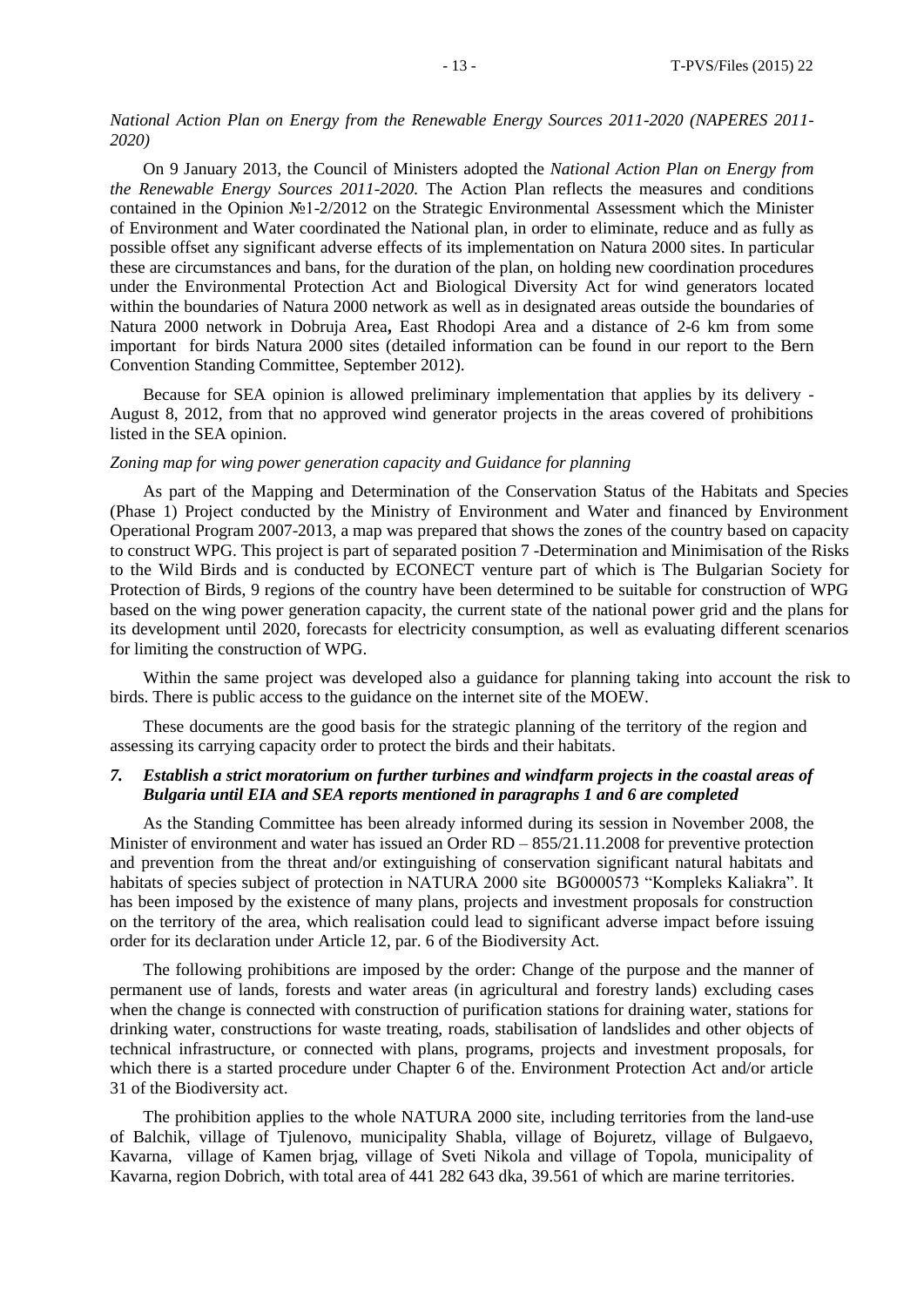The prohibitions had in force within one year or until the order of the Minister under article 12, par. 6 of the Biodiversity Act for declaration of NATURA 2000 site BG0000573 "Komplexe Kaliakra" under Habitat Directive is enforced, and it was extended the period for another one year.

Subsequently, in 2012, by the *National Action Plan on Energy from the Renewable Energy Sources 2011-2020* were introduced bans, for the period of duration of the plan, on holding new coordination procedures under the Environmental Protection Act and Biological Diversity Act for wind generators located within the boundaries of Natura 2000 network as well as in designated areas outside the boundaries of Natura 2000 network, including in Dobruja and other Areas around Black See (see paragraphs 3 and 10).

- *8. Respect the need to focus on the avoidance of the impacts coming from outside having negative effects on areas of recognised conservation importance;*
- *9. Take into account the following guidance to improve EIAs for future and not yet operating turbines, including in accordance with "Regulation about the conditions and the order for accomplishment of assessment for compatibility of plans, projects, programmes and investment intentions with the subject and the aims of the conservation of protected zones":*

- *further research and monitor birds, bats, other fauna, vegetations and key landscapeecological structures and processes influencing biodiversity; to this end long-term monitoring of flora and fauna, review and validation of all data is required, included those from NGOs, institutes and independent scientists;* 

- *apply collision modelling of cumulative effects of several wind farms or turbines along intensive flyways, followed by the assessment of the suitability of localities using multicriteriaanalysis methods;*

*- develop compulsory procedures to peer review the completeness and quality of biodiversity chapters of EIAs and their conclusions before continuing the administrative and legal processes;*

In the advice to the competent authorities for carrying out procedures for SEA and EIA, the Ministry of Environment and Water has requested that the reports take into account all the relevant points of the Recommendations 117(2005) и 130(2007) adopted by the Bern Convention Standing Committee and related to the long-term planning and the realisation of projects for utilisation of renewable energy sources, implementation of the *precaution principle,* conformity with the specific conditions of Bulgarian Black see coast and the concrete requirements for the protection of bird, bats and other animal species, as well as their habitats, considering the cumulative effect. For all submitted projects for construction of wind generators (regardless their number) in the region of Dobrudja, situated out of range of Natura 2000 sites, the competent institution also requires implementation of explicit EIA procedure (for detailed information – see paragraph 10 bellow).

*10. Develop guidelines for appropriate planning of the construction of windfarms and/or individual turbines, taking account of the following issues in order to integrate biodiversity conservation concerns:*

- *initiate a broad debate on the precautionary principle regarding development projects in relation to sites with outstanding biodiversity values;*

- *take measures for the removal of turbines in case of unacceptable bird collisions where no alternatives exist; this require the drafting of a set of mitigating and compensatory measures when biodiversity losses occur;* 

- *promote capacity building for specific and independent control of the ecological effects of turbines (in terms of experienced staff, equipment, legal base, cooperation with other institutions and NGOs, appropriate procedures, etc);*

*to consider and properly investigate the social impacts of windfarms on local population and on the loss of nature and scenery as a significant source of recreation and eco-tourism.*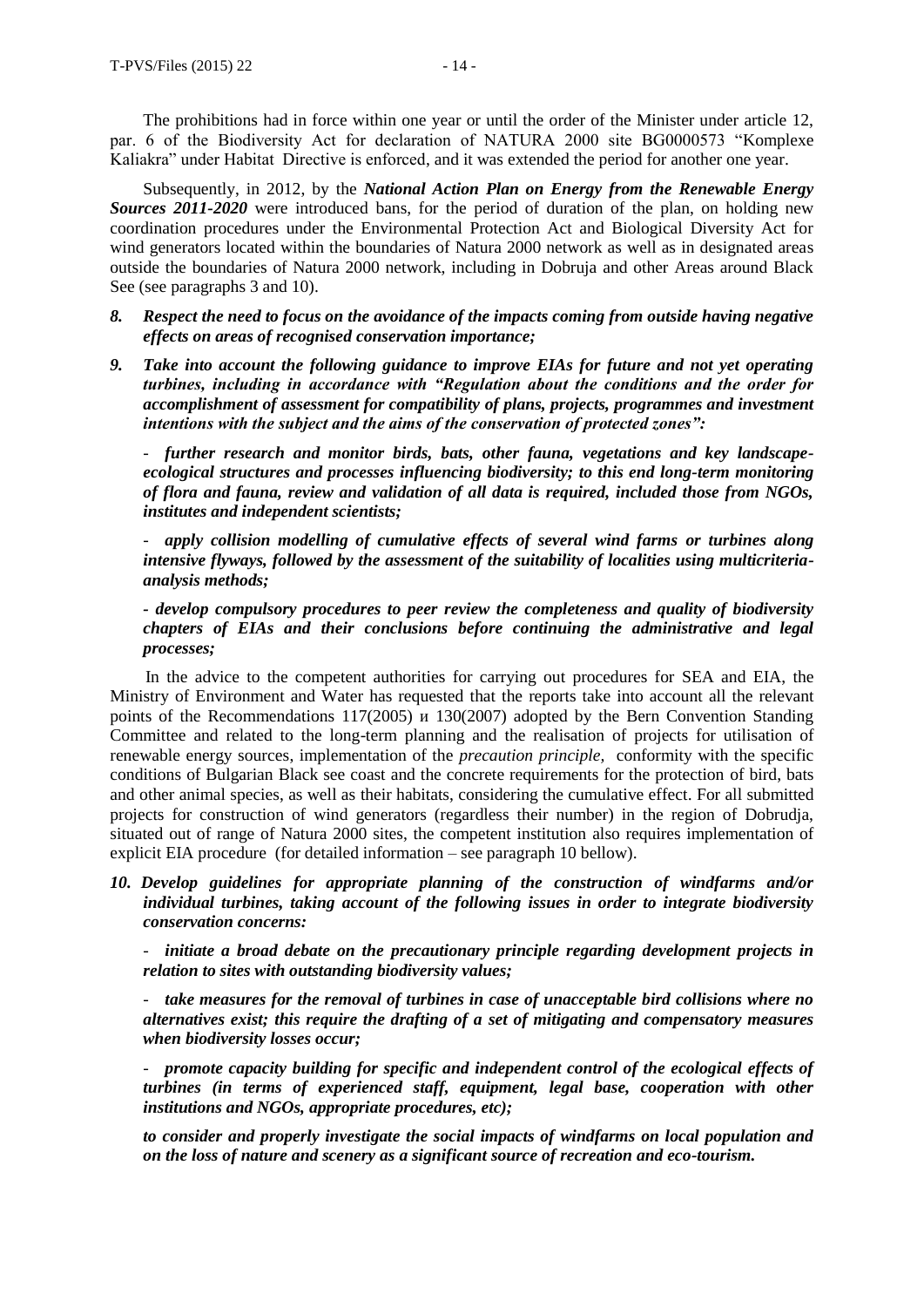#### *Methodological tools*

Since 2009 many **meetings** have been conducted with investors on expert level in connection with the specification of the assessment scope, the type and the detaility of the map materials, representing the identified "red zones or hot spot zones" as well as regarding the concrete recommendations on the future project planning for power generation by using Renewable Energy Sources in the territories concerned, done by the independent experts, responsible for the elaboration of the reports.

As a result a decision has been made and instructions have been elaborated for practical implementation of the environmental legislation concerning the intentions for wind farms construction. They have been sent to all regional structures of the Ministry of Environment and Water strictly to demand from all investors in their submitted documents for assessment the necessity of EIA to have done precise analysis of the cumulative impact from all existing, approved or in process of approval plans, programs and projects/investment proposals. Also it has been instructed not to allow coordination of projects having completed or approved construction projects, without profound and adequate EIA and effective assessment of the cumulative effect regardless if they are situated in the boundaries of protected areas or they are outside them.

The Ministry of Environment and Water has developed **methodic instructions** for assessment the extent of impact of investment proposals for construction of wind generators in NATURA 2000 sites. The methodic instructions is coordinated with the NGOs and are in compatibility with legislative requirements, and also the Instruction Manual of the EC has been also taken into account which help experts in performing their assessments and in determination of the EIA and Assessment of compatibility procedures.

In 2013 within the MOEW project Mapping and identifying the favorable conservation status of habitats and birds, Phase I a Guide on wind farms development with respect of risk on birds was elaborated.

All documents - the European Manuals for performance the assessment under Article 6 (3 and 4) of the Habitat Directive, the manual for EIA performance, the Recommendations of the Bern Convention Standing Committee, the Methodic for assessment of the impact on the bats, the Guide on wind farms development and birds, etc. – have been published in the web site of MOEW:

<http://www.moew.government.bg/?show=top&cid=153>.

## *New facilities for birds and Natura 2000 protection*

In 2013 was completed two years **project for Mapping and Identifying of the Favorable conservation status of habitats and birds**, financed by Environmental Operational Programme and implemented by BSPB-Bulgaria. The project objective is to minimise the risk for the wild birds by identifying the delineations of the main migratory routs and the most important sites for them in order to ensure their conservation and to minimise the risk caused by realisation of new investment proposals and projects in these territories. The outputs of the project are developing of: methodology for monitoring of birds for Environmental Executive Agency; guidance for conservation of the wild birds during the wind farms development in Bulgaria; system for early warning which will regulate the works of the wind turbines; a map and GIS model with the territories at high risk for birds caused by wind farms development. By the project 9 regions of the country have been determined to be suitable for construction of WPG based on the wing power generation capacity, the current state of the national power grid and the plans for its development until 2020, forecasts for electricity consumption, as well as evaluating different scenarios for limiting the construction of WPG. Two of those regions are within Dobrudja region (*Shabla* and *Dobrudja*).

**Another project financed by Operation Environment Program 2007-2013 ends too for Development and introduction of information system for the NATURA 2000 ecological network.**  The project aims the building of united information system for the necessities of the management of the protected areas, which will unify spatial and non-spatial data acquired from different sources and it will assure simple access through Internet from the side if institutions, related to the management of the protected areas. The development of this system will facilitate the actualisation of the available data for the protected areas, the acquiring of information and carrying out analysis, which will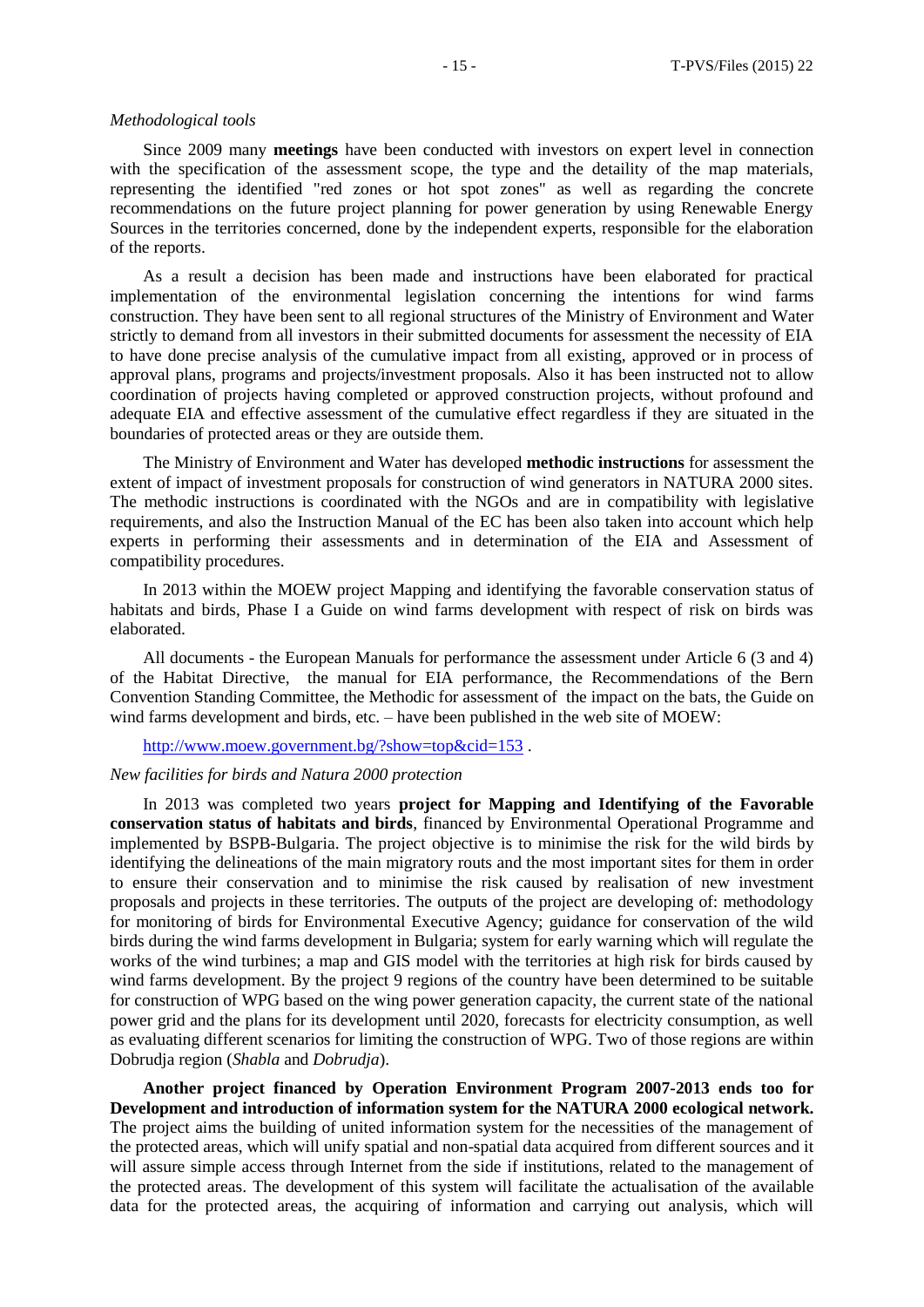considerably improve the coordination between the single administrative bodies having attitude toward the management of the protected areas and it will limit the possibility for decision making as a result of insufficient communication. A public register with data for performing procedures on assessment for compatibility of the plans, programs, projects and the investment proposals with the scope and the aims of conservation of the NATURA 2000 sites is a part of the information system.

The assurance of connection network between the register and the spatial data for the plans, programs, projects and the investment proposals on the one hand will facilitate the competent authorities and the experts dealing with assessment for compatibility in their assessment of the cumulative impacts from the realisation of the plans, programs, projects and the investment proposals on the topic and the aims of the protected areas conservation, and on the other hand it will improve considerably the administrative control. Thus, the project as a whole will contribute for optimisation of the management of the network of protected areas and it will facilitate the protection of the areas, which in its turn will contribute for diminishing the biodiversity in the country.

#### *Ban on the construction of wind power generators in NATURA 2000 sites*

In 26 of the Natura 2000 sites designated under the Birds Directive establishes a ban on the construction of wind power generators as follows: BG0000156, BG0000270, BG0002003, BG0002021, BG0002026, BG0002041, BG0002043, BG0002050, BG0002051, BG0002053, BG0002059, BG0002066, BG0002072, BG0002076, BG0002077, BG0002098, BG0002109, BG0002113, BG0000191, BG0000271, BG0002002, BG0002044, BG0002060, BG0002061, BG0002060, BG0002097.

## *Мeasures derived from the National Action Plan on Energy from the Renewable Energy Sources 2011-2020.*

In order to prevent significant adverse effects (mortality, barrier effect, disturbance, loss of feeding grounds, driving away) on species which are to be protected in the NATURA 2000 sites, facilitate acquirement of favourable conservation status, to stop the loss of biological diversity, securing safe migration routes for the migratory birds (pelicans, storks, cranes, birds of prey and waterfowl), the **National Action Plan on Energy from the Renewable Energy Sources 2011-2020 (**NAPRES) introduces a ban to conduct new assessment procedures under the Environmental Protection Law and the Biological Diversity Law for WPG (only procedures already started will be completed) on the territory of:

1. Agricultural lands and forests within the boundaries of Natura 2000 network excluding projects for local autonomous power supply and projects on environmentally degraded terrains.

2. Agricultural lands and forests outside the boundaries of Natura 2000 network:

- in Dobruja Area (includes all municipalities in Dobrich district and municipalities Aksakovo, Alfatar, Silistra and Kainaria);
- in East Rhodopi Area (includes municipalities Krumovgrad, Momchilgrad, Ivajlovgrad, Majarovo, Ljubimec, Kyrjali, Stambolovo and Kirkovo)
- in municipalities Burgas, Pomorie, Kameno, Ajtos, Ruen, Sozopol i Primorsko;

 at least 6 kilometers away from the boundaries of Natura 2000 SPA: BG0002017, BG0002091, BG0002007, BG0002010, BG0002003, BG0002078, BG0002020, BG0002070, BG0000332, BG0002030, BG0002058, BG0002062, BG0000237, BG0000270, BG0002027, BG0000152, BG0002066, BG0002021, BG0000191, BG0002045, BG0002054, BG0002082, BG0002038, BG0000271, BG0002025, BG0000240 и BG0002108;

 at least 2 kilometers away from the boundaries of Natura 2000 SPA: BG0002046, BG0002015, BG0002086, BG0002067, BG0000242, BG0002009, BG0002023, BG0002028, BG0002008, BG0002096, BG0002094, BG0002095, BG0002104, BG0002018, BG0002024, BG0002110, BG0002006, BG000206, BG0002065, BG0002001, BG0002088, BG0002099, BG0002103, BG0002057, BG0002069, BG0002022 и BG0002081.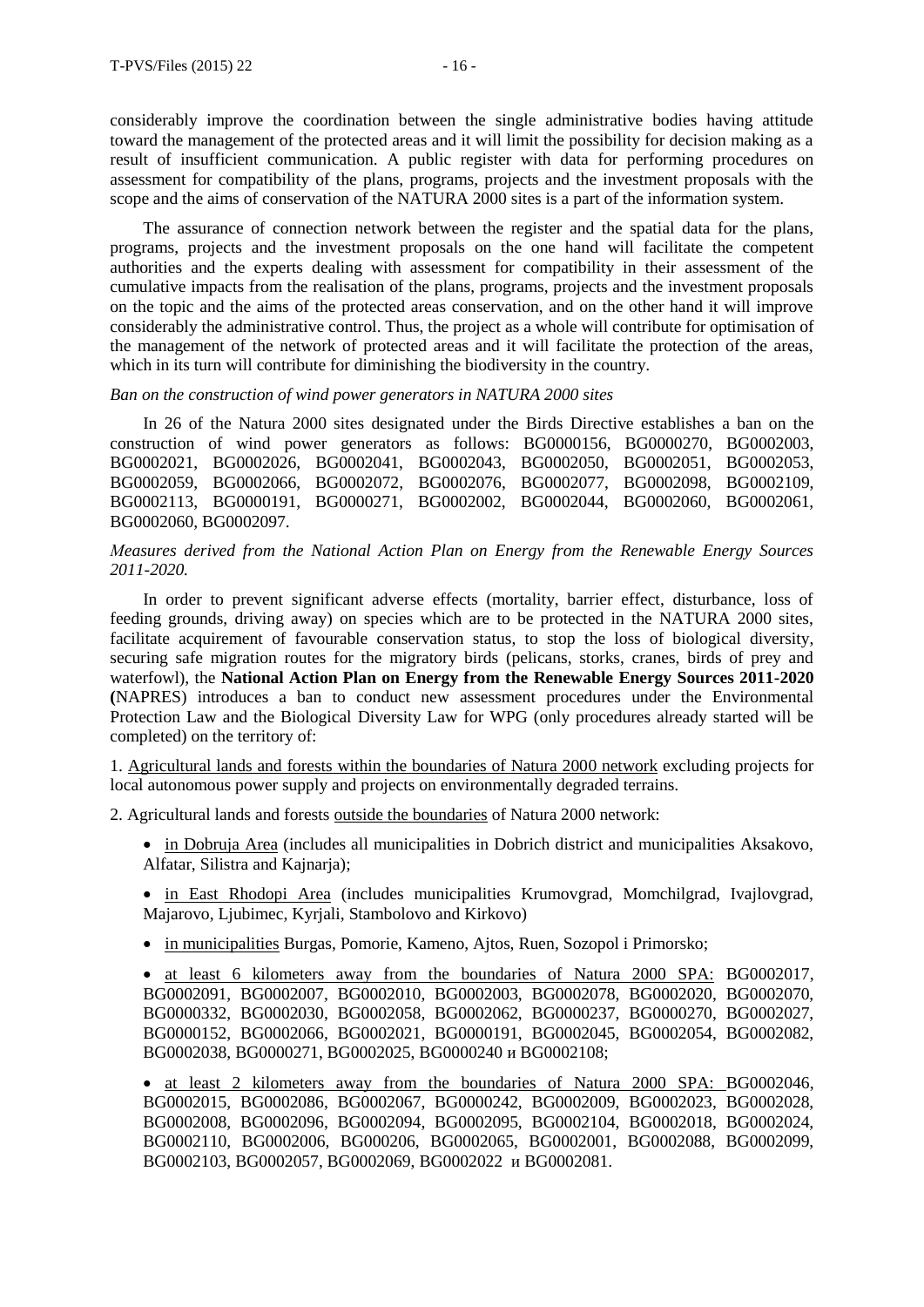This restriction ensures that in the future no Renewable Energy projects will assessed or approved on the territory of the sites of NATURA 2000 and with a significant parameter around them, as well as within vulnerable areas outside NATURA 2000 ecological network. On the other side, Environmental Protection Law and Biological Diversity Law introduce five year limit of validity for Environmental Impact Assessments and Appropriate Assessments. Due to this limitation most projects that are cause for complains from the Bulgarian environmental protection community will not be executed.

#### *Institutional strengthening*

In recent years the Ministry has made efforts to strengthen the structures responsible for the establishment and management of the Natura 2000 network. Vastly are increased the number of employees, seminars and specialised training are conducted to enhance their capacity. Been implemented several major projects, including related with assessment of species and habitats conservation status and establishment of information system on NATURA 2000 in Bulgaria. In the process are involved as employees of the Ministry and the Regional Inspectorates of Environment and Water, as well as partners from other governmental administrations, scientific organisations and NGOs.

#### **OTHER RELATED INFORMATION:**

In addition to the above, the Ministry of Environment and Water has taken action to ensure additional protection of species and habitats in the region of Dobrudzha, as follows:

#### **1. SPA BG0002051 Kaliacra was expanded in 2014**

In order to protect, maintain and restore the habitats of the target species in SPA BG0002051 Kaliacra with Council of Ministers Decision No 678 / 07.11.2013 (SG, No. 99/2013), the boundaries of the area have been expanded to the borders of Important Bird Area - Kaliacra. Territory, by which SPA Kaliacra has been expanded amounted to 5289.04 ha.

An order was issued by the Minister of Environment and Water, No 97/06.02.2014 (SG, No.15/2014), which describes the coordinate points defining the limits, regimes and the target species for conservation within the extended site.

Within the new area, a prohibitions set for SPA Kaliacra (before its expansion) are introduced, incl. ban on construction of wind generators and photovoltaic installations on agricultural land (except for projects that have a completed procedure under Chapter Sixth of the Environmental Protection Act and / or under Art. 31 of the Biodiversity Act) .

## **2. Procedure for a declaration of new SPA in the region of Dobrudzha was completed**

Additional territory under the Bird Directive is determined, namely the SPA BG0002115 Bilo, with an area of 8620.06 ha. With the said in the previous point Council of Ministers Decision No 678 / 11.07.2013 (SG, No. 99/2013), the SPA BG0002115 Bilo is included in the Natura 2000 List of sites under the Birds Directive. An order has been issued by the Minister of Environment and Water, No 330/04.28.2014 (SG, br.41/2014), which describes the coordinate points defining the boundaries, regimes and target species for conservation in the area.

Within the SPA, construction of wind generators, photovoltaic systems and accompanying infrastructure, outside the settlements is prohibited.

## **3. New areas of "steppe habitats" in Dobrudzha region have been included in the Sites of Community Importance**

Dated 7.03.2014, the National Biodiversity Council considered proposals prepared by the Bulgarian Academy of Sciences for increasing the area of SCI BG0000130 Kraymorska Dobrudzha and for supplementing the national list of Natura 2000 sites under Habitat Directive with new SCI BG000635 Devnenski halmove. The sites are located in the region of Dobrudzha and include "steppe habitats" - preserved areas of habitat 62S0 \* Ponto-Sarmatian steppes.

By Decision of the Council of Ministers No 223/24.04.2014 (SG No.37/2014), the area of SCI BG0000130 Kraymorska Dobrudzha is increased by 140.8 hectares, and the area of the new SCI Devnenski halmove is defined at 297.108 ha .